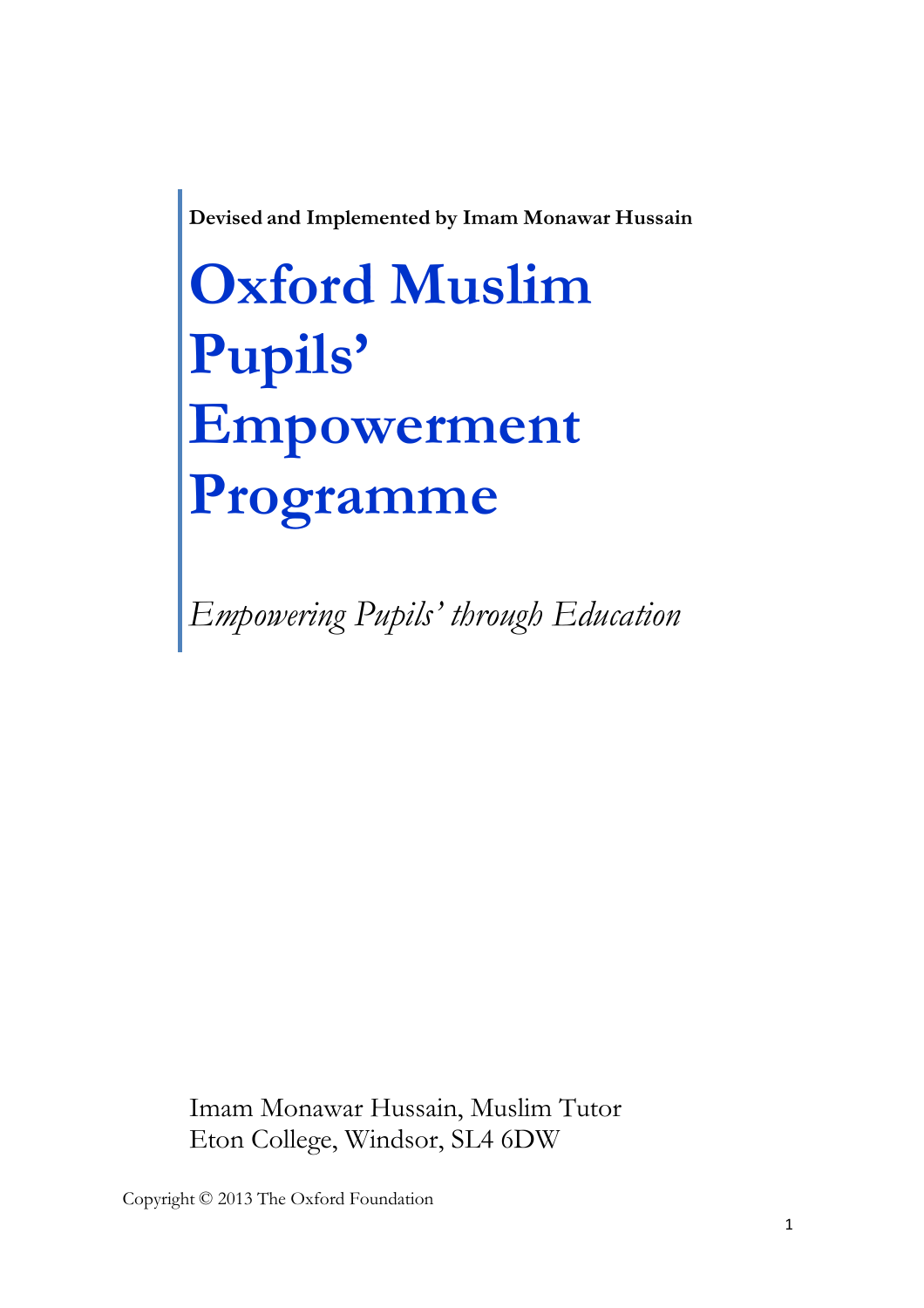## **CONTENTS**

| <b>Testimonials</b>                                                                                           | 3                       |
|---------------------------------------------------------------------------------------------------------------|-------------------------|
| April 2013 Update                                                                                             | $\overline{\mathbf{4}}$ |
| <b>Updated Introduction - June 2009</b>                                                                       | 5                       |
| Introduction - 2008                                                                                           | 6                       |
| <b>Aims and Objectives</b>                                                                                    | 7                       |
| <b>Educational Model</b>                                                                                      | 7                       |
| <b>Delivery</b>                                                                                               | 8                       |
| Subject - Breakdown                                                                                           | 8                       |
| Implementation                                                                                                | 9                       |
| <b>Emerging Themes</b>                                                                                        | 10                      |
| <b>Exploring Extremism through Drama</b>                                                                      | 10                      |
| <b>Towards a Counter-Narrative</b>                                                                            | 14                      |
| What is Islam?                                                                                                | 15                      |
| What is Jihad?                                                                                                | 16                      |
| The Greater Jihad                                                                                             | 17                      |
| The Lesser Jihad                                                                                              | 18                      |
| <b>Misinterpreted Verses</b>                                                                                  | 21                      |
| And slay them wherever ye find them [Q. 2:191]                                                                | 21                      |
| When the [four] forbidden months are over, wherever you find the                                              |                         |
| Polytheists, kill them, seize them, besiege them, ambush them.                                                |                         |
| $[Q. 9:5]$ .                                                                                                  | 22                      |
| What does Islam say about suicide bombings/self sacrifice killing                                             |                         |
| Civilians?                                                                                                    | 23                      |
| Is it legitimate for British Muslims to go and fight against British                                          |                         |
| forces in Afghanistan and Iraq?                                                                               | 24                      |
| Does this mean we ignore injustices in the world or policies our<br>Government pursues that we disagree with? | 25                      |
| How should we deal with people of other faiths or of none? I was told                                         |                         |
| that Muslims cannot be friends with Christians and Jews?                                                      | 26                      |
| Muslims are only allowed to get low paid jobs in the UK because of                                            |                         |
| Anti-Muslim prejudice?                                                                                        | 28                      |
|                                                                                                               |                         |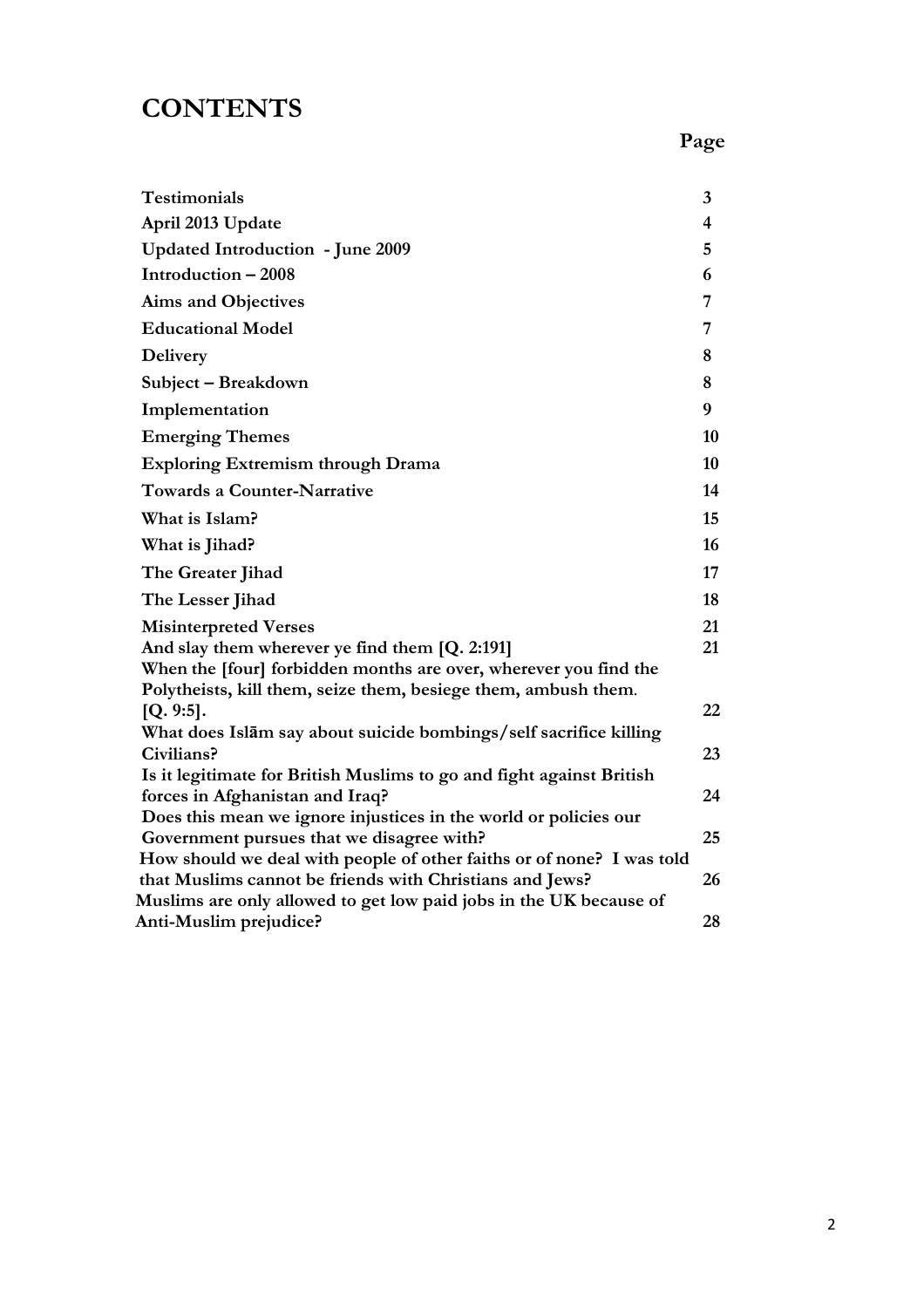### **Oxford Muslim Pupils' Empowerment Programme**

Piloted at Cheney School, Oxford

Supported by: Cheney School, Thames Valley Police, Oxford City Council, Oxfordshire County Council, Government Office for the South East, Department for Children, Schools and Families.

"I believe that what we have achieved at Cheney has been really ground-breaking. It has raised awareness of the lives that we lead, issues that our students tackle on a daily basis, and furthered understanding between different ethnic groups and cultures. It has acted as a catalyst for debate. It hasn't, in my opinion, been controversial, and it has been a really positive experience for all those involved."

> Phil Waters, Assistant Head Cheney School

"I have no doubt that, as a vital part of the effort to tear away the barriers of misunderstanding which exist between the faith communities in the UK, the work being done by Imam Monawar Hussain, within and beyond the Muslim community, is of major importance. He has my full support in the development of the Oxford Muslim Pupils' Empowerment Programme which is a pioneering educational endeavour with the potential to enrich the whole of our society."

Sir Sigmund Sternberg, Co-Founder, Three Faiths Forum

"I have read this thoroughly and I consider it a positive, balanced, honest and transparent presentation of Islamic teachings. ….I wish it may be widely published so that it could benefit a large section of those who are keen in understanding a Muslims beliefs and way of life."

Mawlana Shahid Raza OBE, Muslim Law Shariah Council

"This programme is very good and it is going to be very useful in making pupils aware of the teachings of Islam and will clear a number of questions which are commonly asked about Islam and its teachings. The arguments of Jihadists for launching war against non-Muslims cannot get support from the basic sources of Islam - the Qur'an and Sunnah. They are misinterpreting the text. …this programme is very good and it is going to be beneficial to the young pupils in the schools. I wish you all the success for it."

Professor A. A. Hamid, Principal, Muslim College

"Imam Monawar Hussain's toolkit for schools is enlightening, encouraging, informative, and easy to use. What I love about it particularly is that it is designed both to impart information and to improve understanding and relationships, and, as far as I can see, it succeeds in doing just that."

Baroness Julia Neuberger

Thank you so much for letting me see your excellent educational programme for Cheney and beyond. It's a very timely initiative and looks first rate. I'm pleased to see how popular it has been both locally and potentially at national level. It will clearly meet a real need.

The Rt Revd John Pritchard, Bishop of Oxford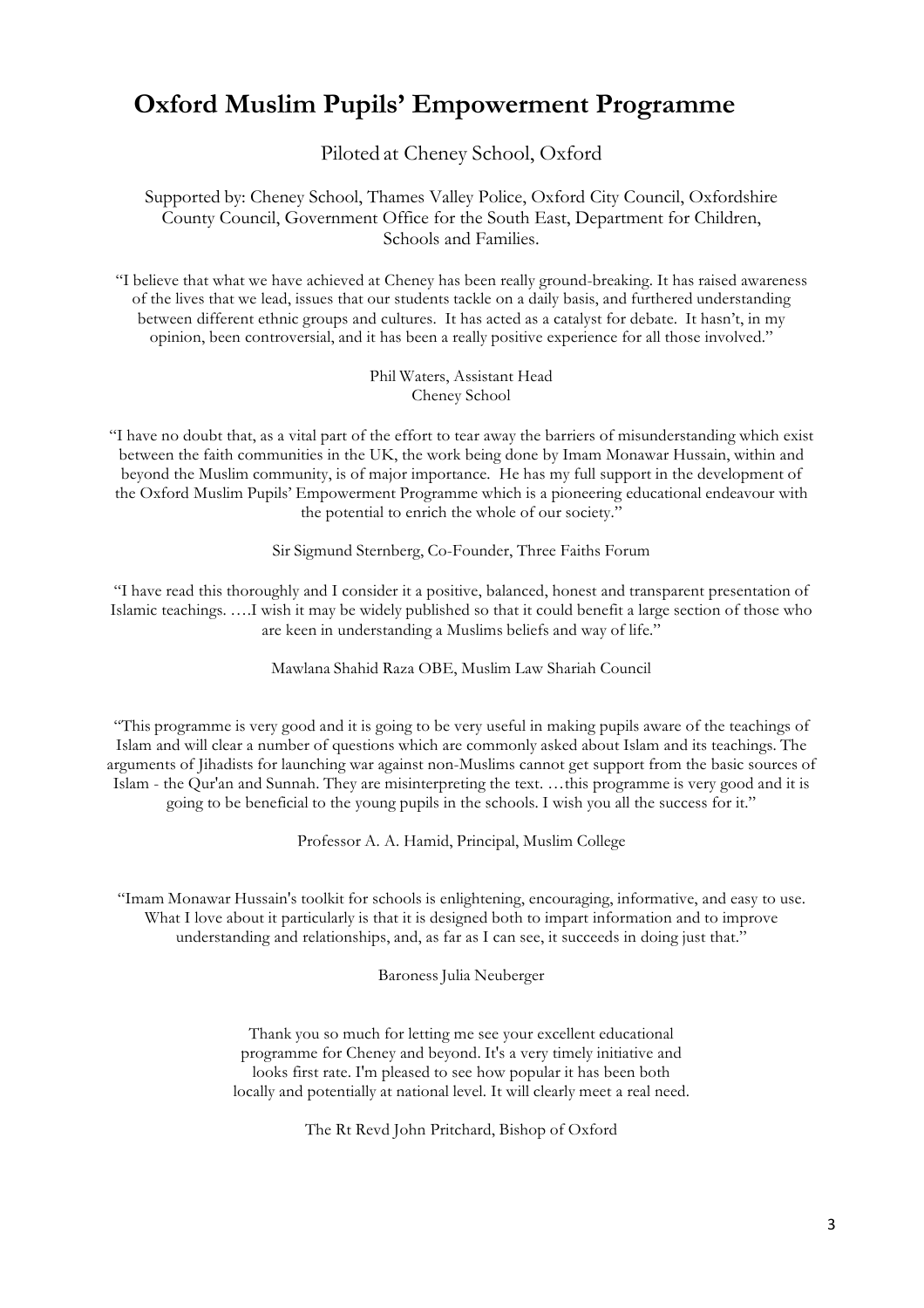#### **APRIL 2013 UPDATE**

When I began the Oxford Muslim Pupil's Empowerment Programme (OMPEP) in 2008 I did not envisage that within a short period of time it would be highlighted nationally in the United Kingdom as a groundbreaking programme in its field to confront the evil of modern day terrorism that has ripped apart so many communities and countries in our world. As I write, the tragic loss of one of the great Sunni scholars of the Islamic world, an 84 year old – Sheikh Muhammad Ramadan al-Buti (1929-2013) – killed by a suicide bomber, with his students, in a mosque in Damascus, Syria, is just sinking in. This is tragic news indeed - he was a bulwark against the fanaticism of the extremists. I have no doubt that this form of terrorism cannot be defeated militarily alone but requires the ideology that drives it to be defeated. This can only be realised by mainstream scholars of Islam with the support of their respective governments.

Since establishing The Oxford Foundation in 2009, the following major developments have taken place:

- Ø Major elements of OMPEP were integrated into http://www.re-silience.org.uk, a national programme delivered by the Religious Education Council targeting some 800 state schools. Some 30 mentors were trained to deliver training to Religious Education teachers so that they could deal with contentious issues in the classroom with confidence.
- Ø We have made strong strategic partnerships in Birmingham, Rochdale, Oldham, Manchester, and of course Oxford, our home city.
- $\triangleright$  We now also have a strategic partnership with the Royal Aal al-Bayt Institute for Islamic Thought. This gives the foundation access to authentic publications endorsed by major Islamic authorities condemning Terrorism and the ideology that underpins terrorist violence. We hope to disseminate the key texts via our website free of charge so that students, teachers and the layperson alike might benefit from them.
- Ø Our relationship with GW Theatre, whose excellent play 'From one extreme to the other' we hosted at Cheney School, has deepened. We have now developed with GW Theatre, Scriptwriter Mike Harris, Barnardo's and a number of other national organisations a play exploring Child Sexual Exploitation – *Somebody's Sister, Somebody's Daughter*. This is a very powerful play and one through which we hope we will create awareness in young people around how sexual groomers operate and how they manipulate children to sexually exploit them. This is already, again, just like OMPEP making national impact. In addition, we are holding a major conference on Child Sexual Exploitation entitled, 'Safeguarding Our Children – Protecting Our Future' conference on  $22<sup>nd</sup>$  June 2013 at St. John's College, Oxford. Keynote speakers will include Sue Berelowitz, the Deputy Children's Commissioner and Professor Jenney Pearce from the University of Bedfordshire.
- Ø We are now delivering Mentoring through Mosaic and also developing our unique 1-2-1 mentoring model primarily targeting young Muslim boys disengaged with their education and who often, without our intervention, would lead into gangs and crime.
- $\triangleright$  Capturing Histories Series is an oral history project that is under development and again has a huge national potential.

There is much more that will be reported via our new corporate website. I do however wish to note my thanks to all our volunteers (13 at the last count!), our Advisory Board for all their support throughout the last few years and a very special thanks to His Royal Highness Prince Ghazi bin Muhammad for agreeing to become our Patron and adding to the foundation a strong international link. Please do contact us if you would like to partner with us or support any of our work.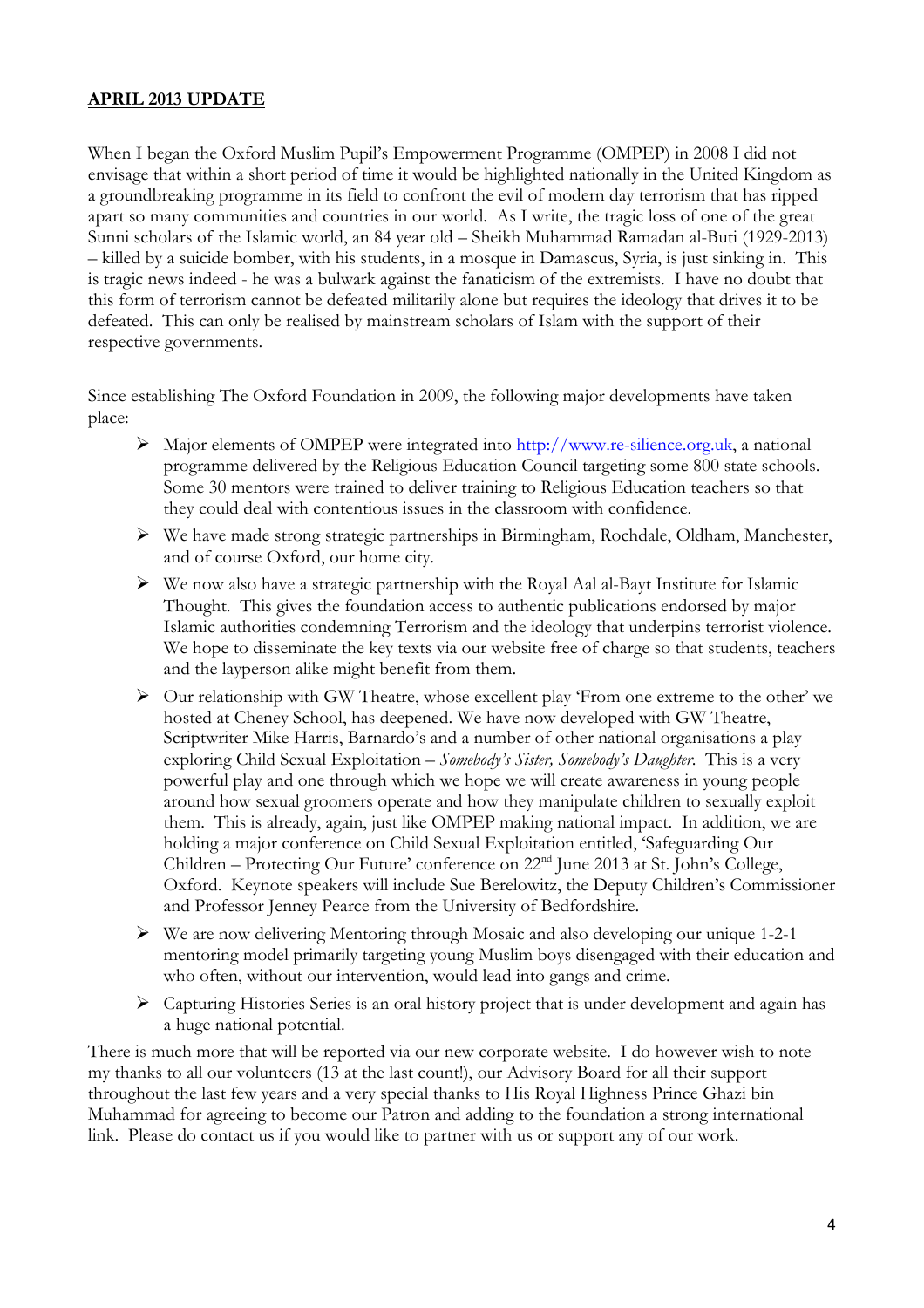#### **Updated Introduction - June 2009**

The idea for the Oxford Muslim Pupils' Empowerment Programme (OMPEP) began some years ago at a conference in Cumberland Lodge, Windsor, exploring the theme of Religious Education in a Multi-Faith Society. I argued that it was essential that the teaching of Islam be broadened to include two main dimensions of Islam which hitherto had been neglected and their neglect had allowed the violent extremists to monopolise the whole discourse on 'Islam'.

These two other dimensions in addition to the five pillars of Islam were Kalām (dialectical theology) and Ihsān (Sūfism). Kalām provides the dimension within which the violent extremist ideology may be examined critically and defeated, through both a historical analysis and a theological critique. In the Ihsānic model we have the vehicle through which young Muslims may be empowered to contribute to British society through Art, Music, Poetry, Literature, storytelling or other forms of cultural expression. This I felt would contribute towards the shaping and development of a uniquely British Islam.

OMPEP was highlighted nationally by the UK government in the 'Learning to be Safe' toolkit and it has also now expanded to Birmingham. I have addressed numerous conferences and my engagement with parents, pupils, and teachers in other cities has enabled me to further refine the educational model. I see the following as its core components:

- I. Empowering young Muslims through an Islamic Educational Model that provides a counter narrative to the violent extremists
- II. Raising aspirations through role models and mentoring
- III. Inspiring young Muslims through Islamic Art, music, drama, storytelling, poetry and literature
- IV. Broadening the life experiences of young people through volunteering opportunities nationally and internationally
- V. Spaces for Interfaith conversation within schools
- VI. Establishing a centre dedicated to peace and reconciliation

Much of course will depend on resources but I have incorporated early this year 'The Oxford Foundation' to take the work already begun forward and to seek strategic partners in the form of schools that we would support to become 'flagships' for OMPEP and other educational programmes that we develop aimed at community cohesion from the perspective of UK's major faiths.

The foundation's advisory board includes Baroness Julia Neuberger, Sir Hugo Brunner KCVO JP, Michael Wilcockson (Head of Divinity, Eton College), Jonathan Paull (Jewish Tutor, Eton College) and Jay Lakhani (Hindu Tutor, Eton College). The board has real depth and will contribute towards the shaping of unique educational programmes for young people so that a deeper understanding between the diverse faiths may be cultivated and opportunities for safe spaces for discussion and debate maybe created within which young people from diverse backgrounds may enter into conversation with one another and therefore become champions of peace, reconciliation and mutual co-existence.

Imam Monawar Hussain Muslim Tutor Eton College

3rd June 2009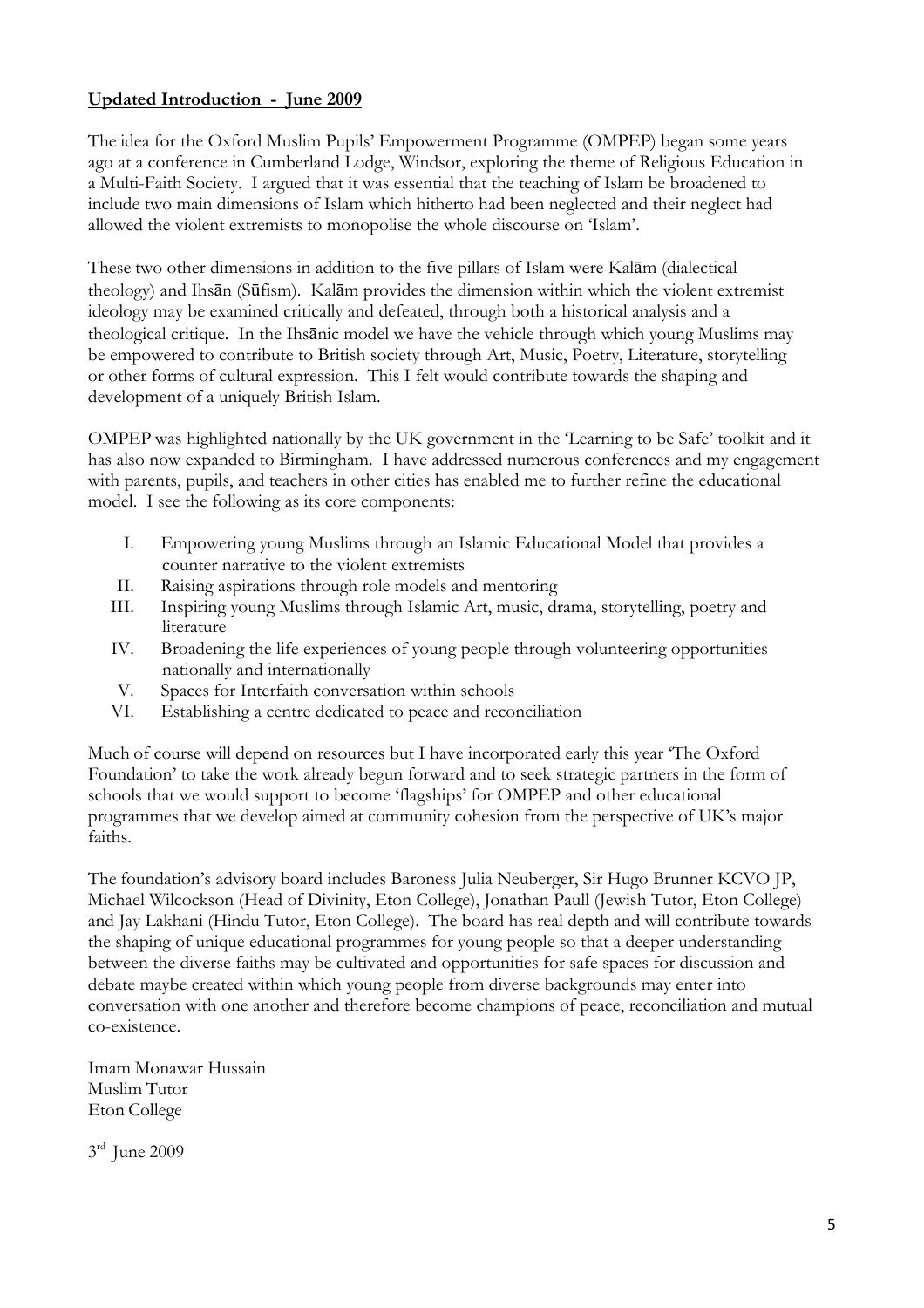#### **Introduction - 2008**

A variety of factors have contributed to the shaping of the Oxford Muslim Pupils' Empowerment Programme (OMPEP). Firstly, my personal experiences of the mosque education system during my formative years and later as an adult. In fact it was the lack of properly structured Islamic education designed for the needs of a multi-cultural and multi-faith United Kingdom that was the catalyst for this programme. The key question for me has been: What kind of a society do we wish to shape, build and be part of? Secondly, my role as the Muslim Tutor at Eton College has allowed me the freedom to develop my ideas and insights into a broader Islamic teaching curriculum. Thirdly, the enthusiasm and active participation in debate and discussion with the pupils at Cheney School, Oxford, have contributed to the refinement of the programme. I note here special thanks to Jolie Kirby (Head) and Phil Waters (Assistant Head) of Cheney School, and Chief Superintendent Brendan O' Dowda for their complete support and dedication to making this programme such a success.

This programme remains 'work in progress' and will no doubt go through a process of further refinement over the next year as it is expanded to include other schools within the City of Oxford and nationally.

Finally, I owe a great debt to my mentor and tutor the late Shaykh Dr. Zaki Badawi KBE (1922-2006), founder of the Muslim College, who opened my eyes to the depth and the inherent diversity of the Islamic tradition. Numerous others – students, scholars and *'Ulamā* have given their time generously in discussing issues of particular concern to young Muslims and this programme incorporates the fruits of these exchanges. I note here my special thanks to Michael Wilcockson, Head of Divinity, Eton College, and Deborah Weston, Head of RS and Humanities at Mulberry School, for sharing their immense expertise in the field of religious education.

**November 2008**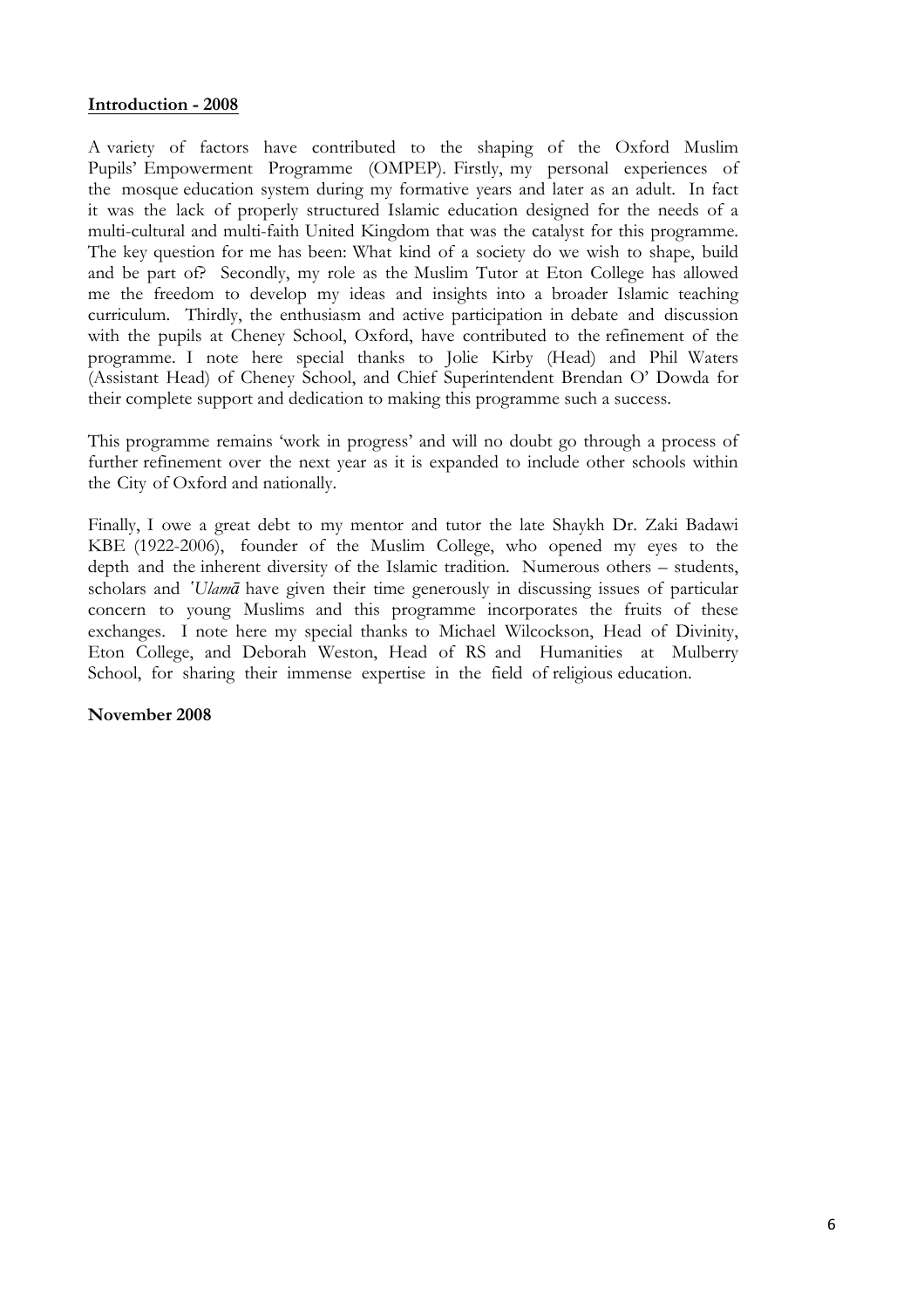#### **Aims and Objectives**

The main reasons for the formulation of this programme were:

- Ø The absence of proper Islamic education for young Muslims in most UK *masājid* (mosques).
- Ø Many young Muslims growing up in the UK have not been provided with arguments against an extremist violent ideology.
- Ø No space within most *masājid* to facilitate open discussion, debate and explore questions of concern to young Muslims.
- Ø Lack of self esteem and confidence often leading to poor achievement in schools.
- $\triangleright$  Absence of effective mechanisms of inspiration and cultivation of aspiration especially through lack of exposure to positive role models.
- $\triangleright$  An intergenerational gulf between parents and pupils.
- $\triangleright$  Gang culture a source of identity for many young people, often leading to drugs and crime.

My aim was to address these issues through collaboration with local schools. We aimed to create space within the school context for Muslim pupils of 13+ years of age, that was dedicated to the discussion of issues of concern to them, whether they be questions of identity and belonging, Islamic learning, extremism, politics (foreign and national), the media, relationships or gang culture.

Parallel with these sessions was my involvement with mainstream curriculum subjects, such as History and Geography to address all pupils and answer questions relating to Islam.

The OMPEP is a broad social cohesion programme albeit with a strong component tackling violent extremist ideology. The first pilot was conducted at Cheney School, Oxford.

#### **The Educational Model**

- Ø To introduce pupils' to a broad Islamic educational framework encapsulated in the hadīth (a tradition; report transmitting a saying or action of the Prophet Muhammad) 1 of *Jibrīl* (archangel Gabriel) that defines the *dīn* (way of life; religion) of Islam as being constituted of three dimensions - Islām, Īmān, Ihsān – Orthopraxis (*fiqh*), *Ilm al-Kalām* (dialectical Theology) and *Tasawwuf* or *Sūfism*.
- $\triangleright$  To employ this framework to demonstrate the breadth and depth of the Islamic tradition and to show the inherent diversity within the tradition.
- $\triangleright$  To create space within schools specifically for Muslim pupils for confidential discussion, debate, learning and exchange of ideas. This enables a better understanding of issues facing Muslim pupils and the means through which these may be addressed.
- Ø Robustly challenge violent extremist ideology in its totality by employing the above mainstream Islamic framework of *Islām, Īmān* and *Ihsān*.
- Ø Empower Muslim pupils' with arguments against violent extremism through:
	- I. The exploration of the *sīrah* (biography) of the Prophet with a particular focus on the Prophet's teachings and conduct towards people of other religions and beliefs.
	- II. Challenging extremist interpretations of the Qur'ān (final revelation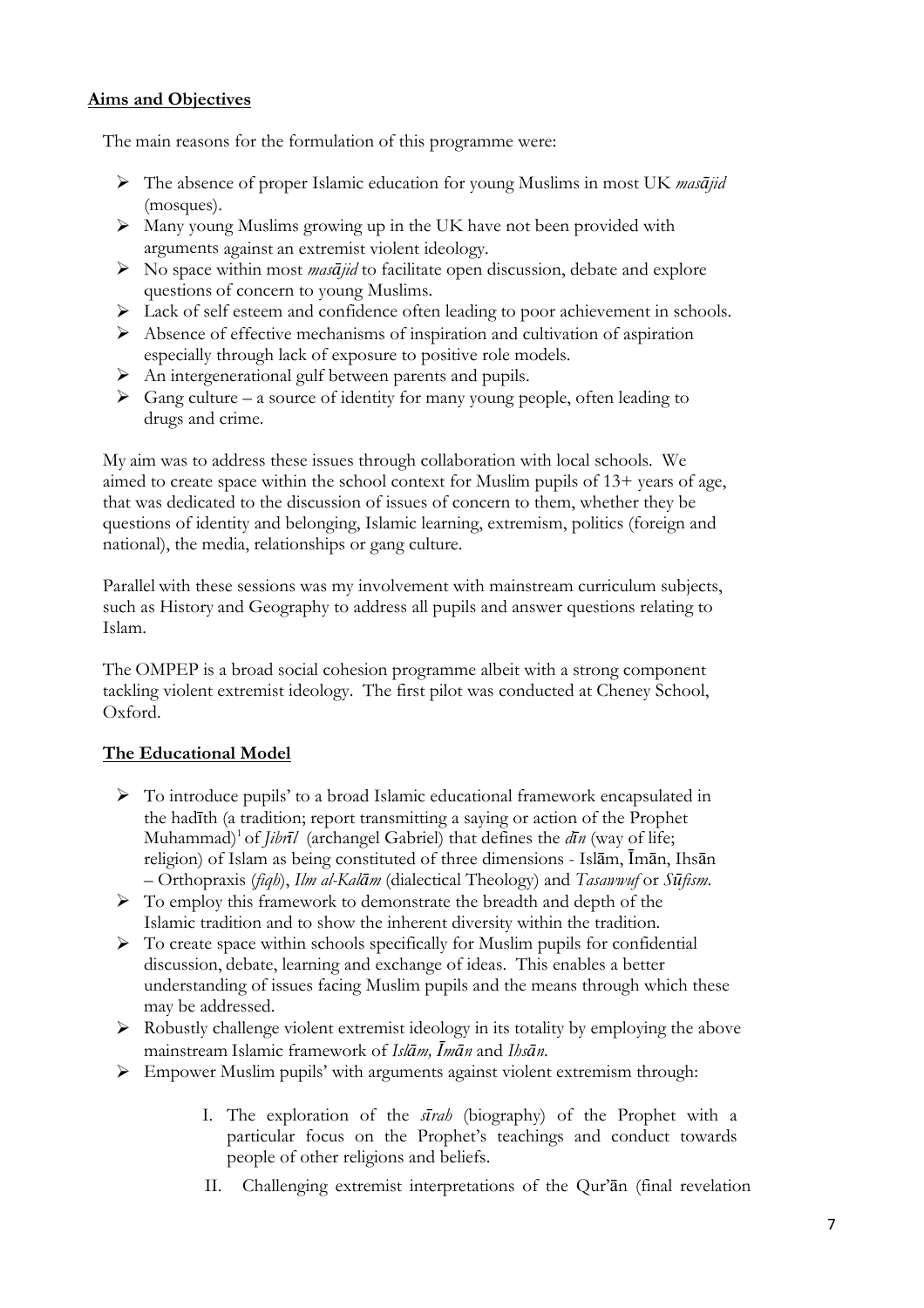from Allah to humankind).

- III. Drawing on historical examples of mutual co-operation and coexistence between Muslims and people of other religions and beliefs.
- IV. Cultivating an appreciation for the cultural expression of faith through Music and Sacred Art.
- V. Introduction of role models and a mentoring programme.
- $\triangleright$  Inspiring pupils to greater aspiration through cultivating and instilling in them the importance of *ilm* (knowledge) as a means of greater life fulfilment and introducing them to successful Muslim role models and mentors.
- Ø Through scrutinising local/national media coverage of Muslims, empowering Muslim pupils to engage these outlets to have their voices heard.
- $\triangleright$  Utilising drama as a means for the exploration of sensitive issues.

#### **Delivery**

This programme was led by Imam Monawar Hussain. The aim throughout was to engender in the pupils the appreciation for diversity in all its manifestations and the openness and inclusivity of Islam. My aim was to draw on Islamic teachings that sought to cultivate mutual co-operation, respect and the collective good. Numerous lunchtime sessions were held and in addition I was invited to address Geography and History classes.

#### **Subject Breakdown**

- I. Introduction: Aims and Objectives.
- II. The Prophet in Makkah: An exploration of Makkan Society 610-622CE.
- III. The Prophet in Makkah: Migration to Abyssinia: Drawing lessons.
- IV. The Prophet in Madīnah: An exploration of Madīnan Society 622-632CE.
- V. The Prophet in Madīnah with a particular reference to the constitution of Madīnah.
- VI. What is Jihād?
- VII. Challenging extremist interpretations of the Qur'ān: Examining the various methodologies for Qur'ānic hermeneutics.
- VIII. Challenging extremist interpretations of the Qur'ān: Examining the verses relating to fighting.
	- IX. Baghdad: 8<sup>th</sup> Century.
	- X. Muslims in Europe: Spain A model for 21<sup>st</sup> Century Britain?
	- XI. A Shared civilisation: Influence of Muslim thought on Europe al-Ghazālī, Ibn Rushd, Ibn Sīna, *et al.*
- XII. Exploring Identity and belonging in a world of Multiple Identities.
- XIII. What kind of Britain do you want to live in?
- XIV. Engaging the Media
- XV. Arts event.
- XVI. Major Music event by local artists.
- XVII. Role Model: Successful Muslim
	- Merchant Banker.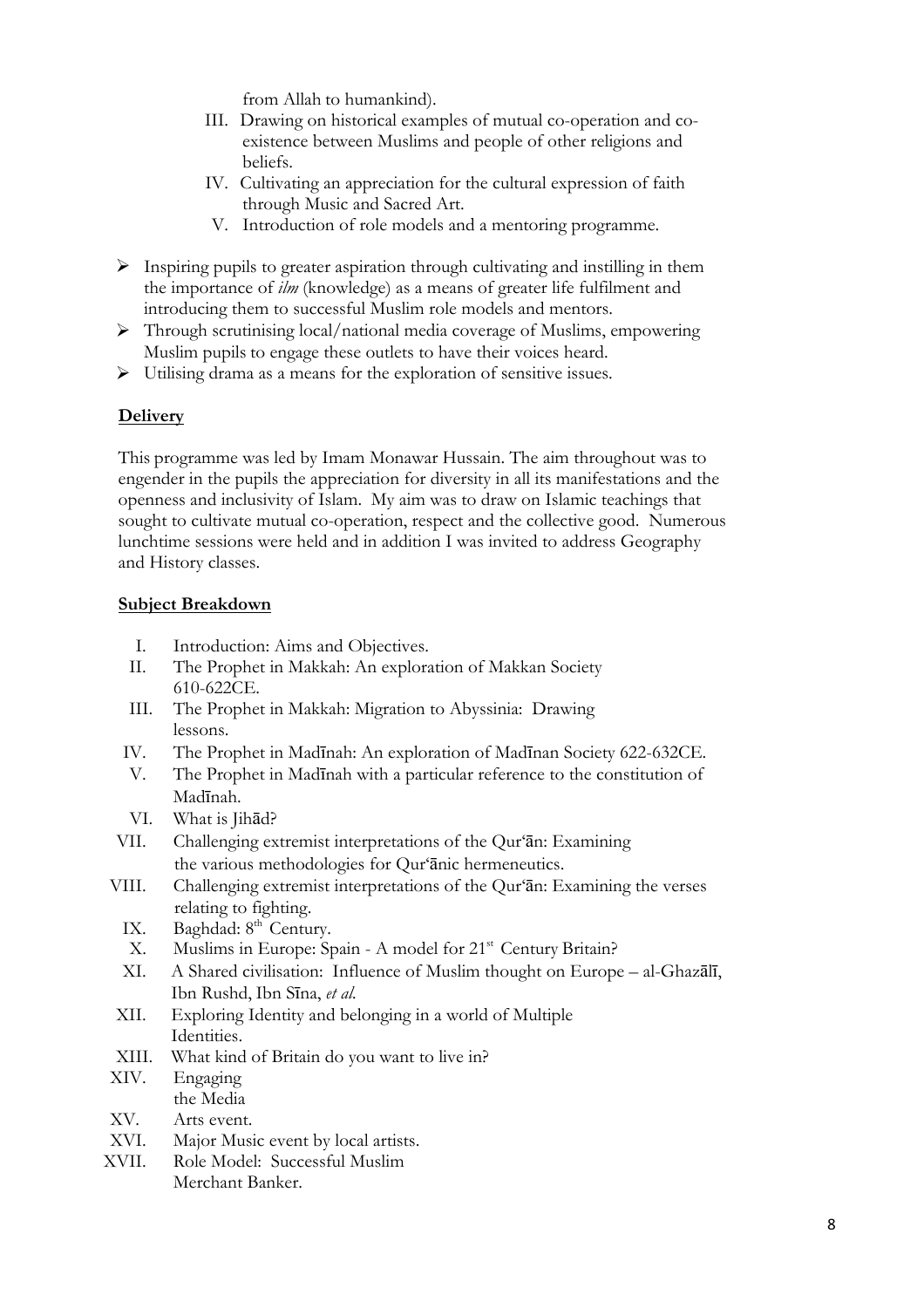- XVIII. Role Model: Successful Muslim business person.
- XIX. Role Model: PC Javid ul-Haq.
- XX. Role Model: Muslim Lance Corporal who served in Iraq.
- XXI. Visits to the Houses of Parliament and meeting Muslim MPs and Peers.
- XXII. Role Model: Muslim Musician.
- XXIII. Mentoring Programme: Shadowing local business people, professionals, local Councillors.
- XXIV. Recovery of Memory: Experiences of first generation Muslims in the UK.
- XXV. Exploring extremism through drama and story telling.

#### **The above maybe used as independent units to assist integration into the school timetable and different curriculum subjects such as Citizenship, PSHE, RE, History, Geography, Sociology and Theology.**

#### **Evaluation:**

Feedback was conducted through Phil Waters, Assistant Head, Cheney School.

#### **IMPLEMENTATON:**

#### **Stakeholders**

- $\triangleright$  Developing confidence and trust between all stakeholders school leadership teams, parents, pupils, Oxford City Council, Oxfordshire County Council, Thames Valley Police, Government office for the South East, Local Muslim leadership – Mosque Chairpersons, Academics, organisations and of course the Muslim Tutor.
- Ø A steering committee was formed constituting all stakeholders.
- $\triangleright$  Regular meetings with stakeholders ensured regular progress updates and issues that were coming to light.
- Ø Employing language sensitively so that no single group felt targeted was essential to avoid alienating the Muslim community.

#### **Cheney School**

- $\triangleright$  I toured Cheney School to attain a feel of the school and understand its pupil make up, ethos, and culture. Further meetings took place with Phil Waters (Assistant Head) to determine the most suitable route for implementation. We decided that it was absolutely essential that no section of the Cheney School community felt targeted and that we adapted delivery to the school community environment. We agreed that I should address each year assembly, some 250 pupils, with the aim of:
	- I. Introducing myself and my work at Eton College.
	- II. Introduce the programme.
	- III. Invite interested pupils to register with Mr. Phil Waters, Assistant Head.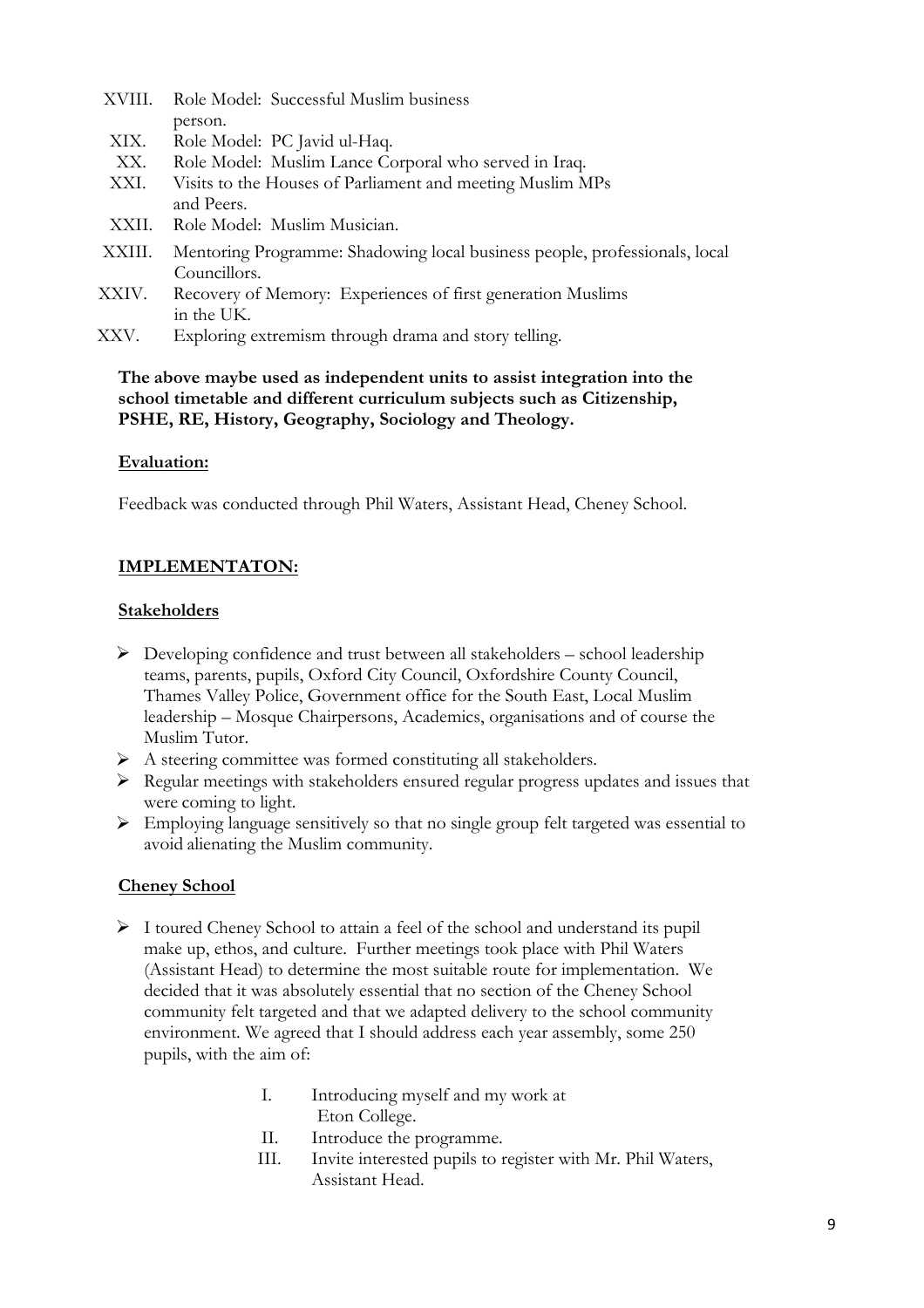- Ø Jolie Kirby addressed School Leadership Team to ensure staff were briefed about the programme.
- $\triangleright$  This should not be a route to proselytising.

#### **Outcomes**

- Ø Some 1,000 Pupils were addressed and introduced to the programme.
- $\triangleright$  First Meeting We were expecting around 15-20 pupils but some 45 boys attended. An excellent session. The girls had arrived but did not attend because the class was full.
- Ø On occasions separate classes for Muslim boys and girls have worked better.
- $\triangleright$  An amazing and very mature exchange has taken place with the pupils.
- $\triangleright$  Numerous lunchtime sessions have been held all voluntary participation.
- Ø Have led discussion regarding Islām in mainstream curricular subjects such as History and Geography. This was accompanied with excellent Q&A sessions.

#### **Emerging Themes**

- $\triangleright$  What is Islām?
- $\triangleright$  Religious Authority, Shī'a/Sunnī divide, Wahhābī, Salafī, etc.
- $\triangleright$  What is Jihād?
- Ø The war in Afghanistan & Iraq, UK citizens fighting in these war zones.
- $\triangleright$  Sharī'ah.
- $\triangleright$  Hijāb.
- Ø Modern Culture & Islām.
- $\triangleright$  Media Islamophobic perceptions of Muslims.
- $\triangleright$  Identity & Belonging.
- Ø Islamic History, especially *Sīrah* of the Prophet, 8th Century Baghdad and Islāmic Spain.
- Ø Women & Islām.
- $\triangleright$  Suicide bombings.
- $\triangleright$  Importance of Muslim role models.
- $\triangleright$  Need for mentoring.

#### **Pupil Feedback**

"He teaches us things that you don't hear in the media….the media says that Muslims spend their time killing people."

"It's been good learning things about our religion and getting together to talk about

Islam."

"It's good to talk about being a Muslim."

#### **Exploring Extremism through Drama: A play by GW Theatre 'From one extreme to the other' at Cheney School, Oxford.**

This is an excellent play exploring themes dealing with extremism (both religious and far-right) and the arguments extremists employ to attract vulnerable people. It was highly recommended to us and PC Javid ul-Haq, Thames Valley Police, travelled to Manchester especially to watch this play and feedback. He has been critical in liaising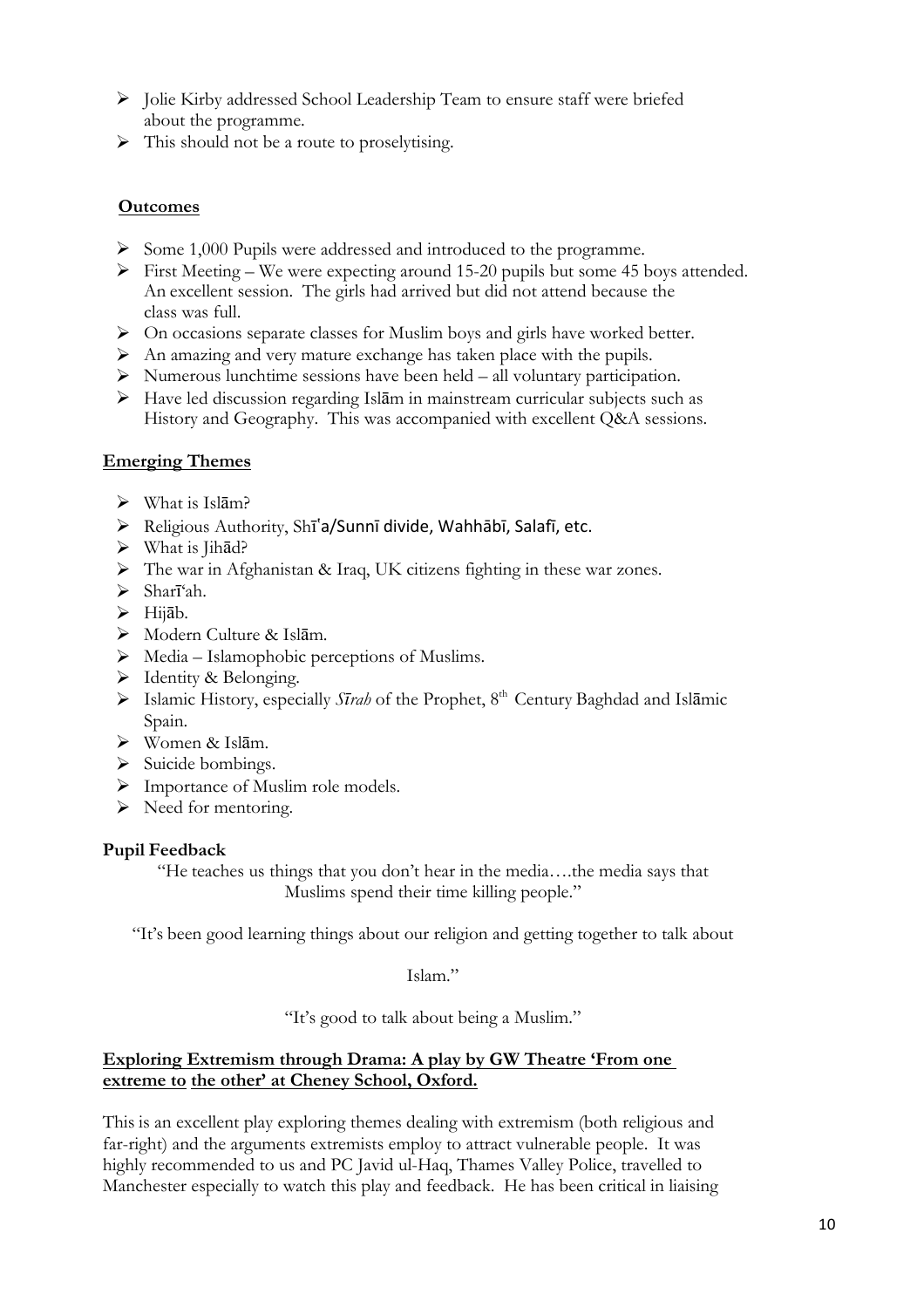with GW Theatre and organising the event. Following the play a 'hot seating' session with two of the main characters was set up so that pupils could question the actors. The groups were then divided into 8 classes of 30 pupils to discuss the following topics:

> Ø Jihād  $\triangleright$  British foreign policy Ø Identity & Belonging  $\triangleright$  Islām and Women

The group discussions were very positive and engaging. It is also possible for some schools that are predominately white to use the play to combat far-right extremists. Pupil feedback was provided to me by Phil Waters, Assistant Head of Cheney School:

> "Well written and thought-provoking. The ideas were well communicated." [Kate]

"Simple style dealing with complex issues; it was wellpitched." [Sneha]

> "Subtle yet bold messages." [Islam]

"Highlighted key issues that we face in today's society." [Joe and Lucy]

> "Worth doing." [Abdul]

"I believe that what we have achieved at Cheney has been really ground-breaking. It has raised awareness of the lives that we lead, issues that our students tackle on a daily basis, and

furthered understanding between different ethnic groups and cultures. It has acted as a catalyst for debate. I also think that we have achieved a very positive outcome with a minimum of fuss. It hasn't, in my opinion, been controversial, and it has been a really positive experience for all those involved."

> [Phil Waters, Assistant Head]

#### **Next Steps**

Following the successful pilot of this programme at Cheney School our aim in the year commencing September 2008 to March 2009 will be to:

> $\triangleright$  Mainstream the programme into the timetable of Cheney School so that all pupils are engaged in a systematic and sustained manner.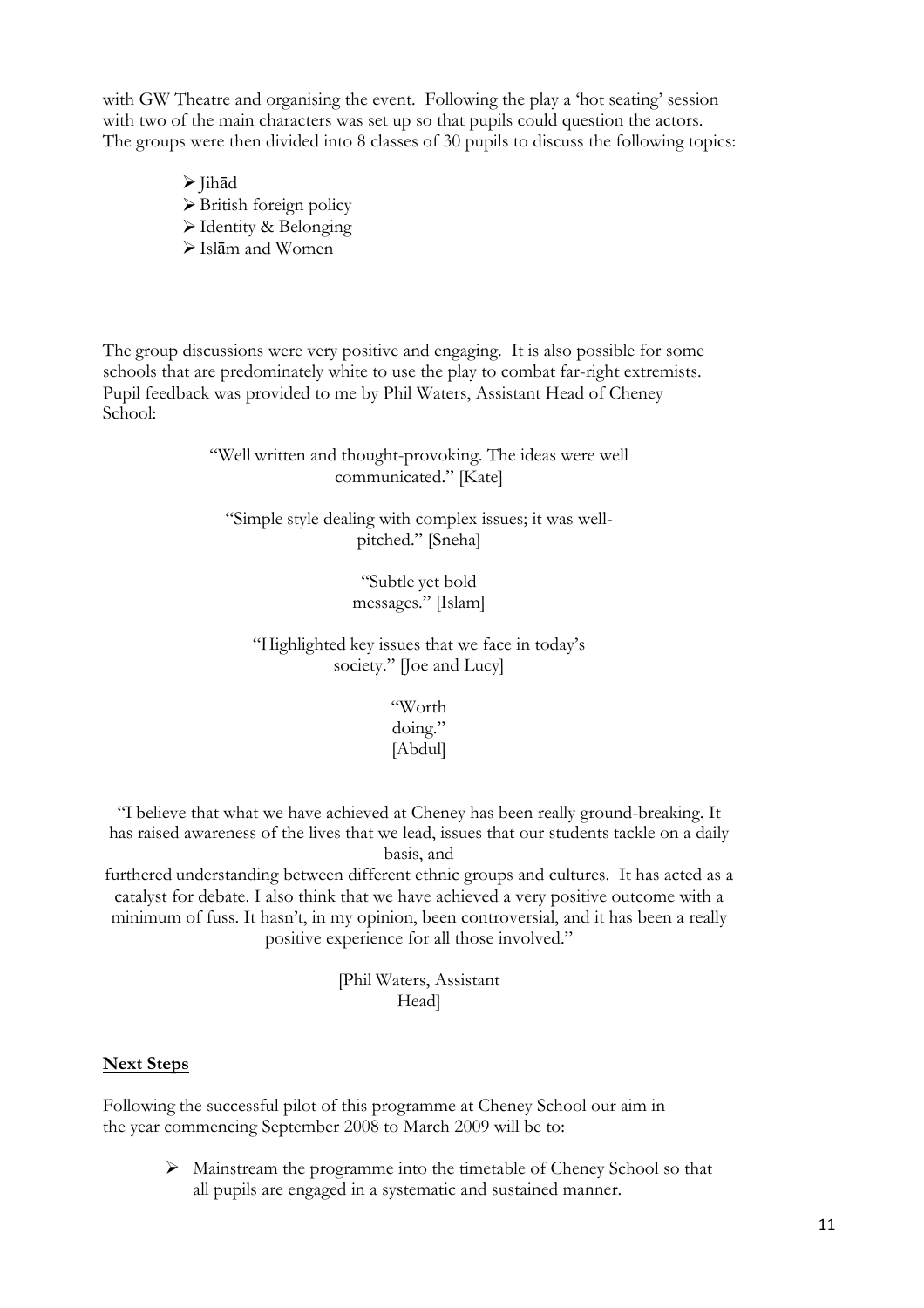- $\triangleright$  A 6<sup>th</sup> Form conference is also being organised by Head of RE at Cheney covering the theme of RE Post 9/11.
- Ø I have introduced the programme to Oxford Community School in September 2008 by addressing some 1400 pupils through year assemblies. I am now seeking ways with Mrs. Daphne James, Deputy Head, of embedding the programme within the school timetable.
- Ø A Head Master from a large secondary school having attended our conference at the Oxford Brookes University's Westminster Institute of Education, Harcourt Hill, on 25<sup>th</sup> June 2008 has also shown interest in participating in the programme. We will this year seek to introduce the programme to his school with the aim of mainstreaming late next year.
- $\triangleright$  Contingent upon the support available and subject to agreement with stakeholders I would like to recruit a suitably qualified Muslim Tutor to assist with the workload.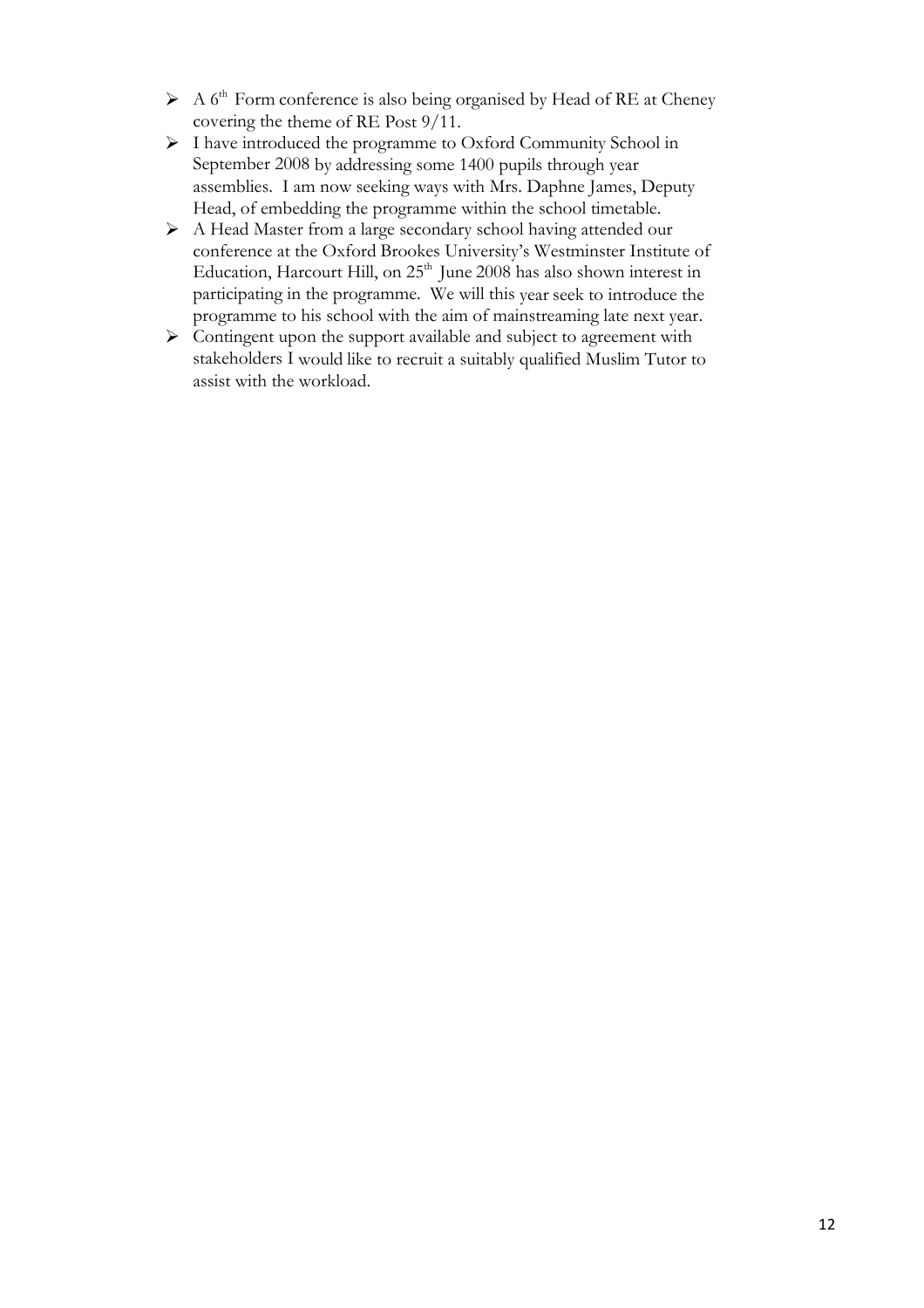# **Towards a Counter-Narrative**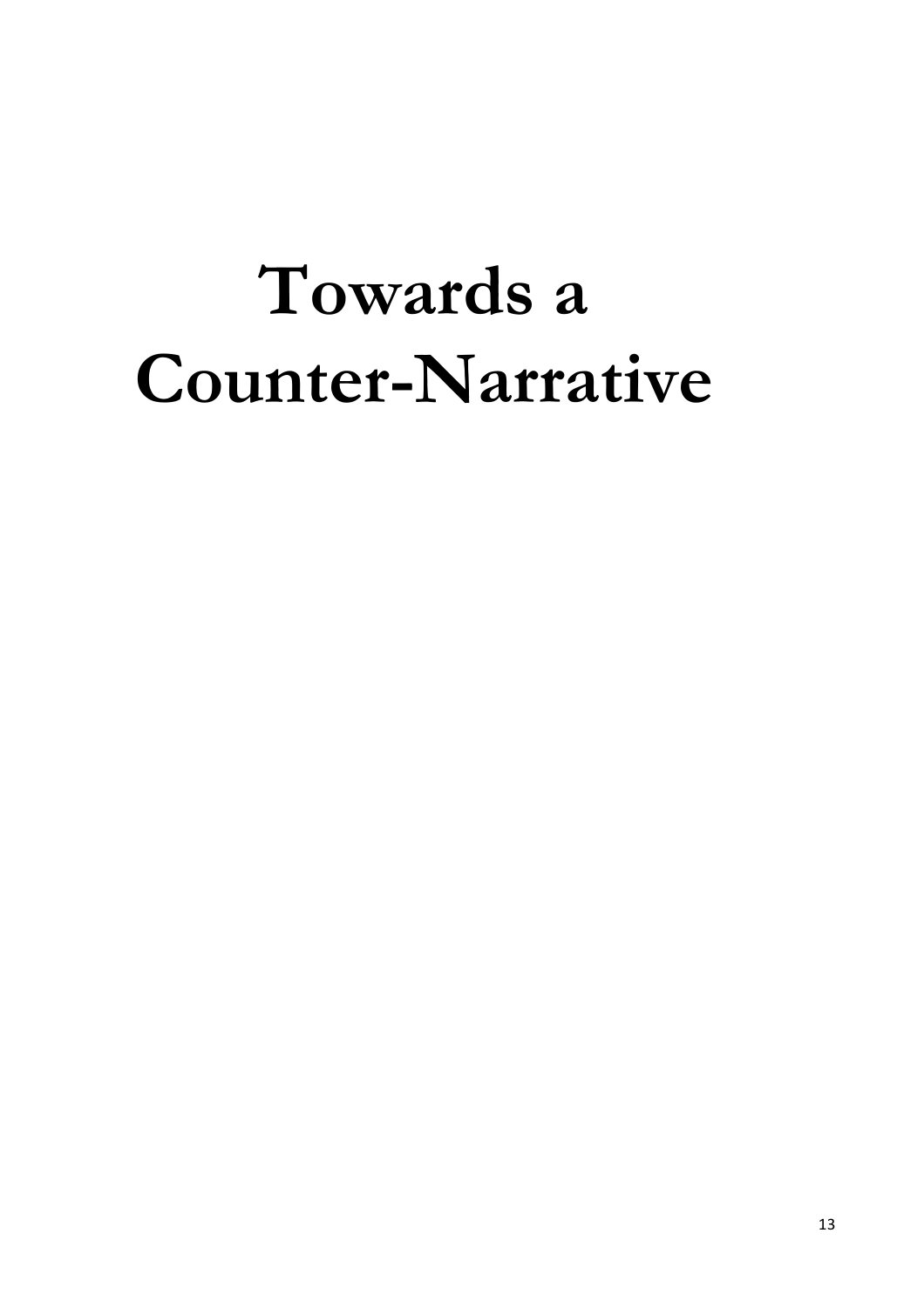#### **QUESTIONS & ANSWERS**

#### **TOWARDS A COUNTER-NARRATIVE**

#### **Q.1 What is Islām?**

In a rigorously authenticated hadīth of the Prophet Muhammad called hadīth of Jibrīl (reported in *Sahīh Muslim*), the Prophet defined Islām as constituting three dimensions – Islām, Īmān and Ihsān. Islām is to testify there is no god but Allah and that Muhammad is the Messenger of Allah, to perform the Salāh, to give Zakāh, to fast in the month of Ramadhān, and to perform the Hajj, if one is able to. Īmān or faith is defined as belief in Allah, His Angels, His Revealed Books, His Messengers, the Day of Judgement, and in destiny, both the good and the evil. Ihsān or perfection of faith is to worship Allah as if you see Him, and if you see Him not, know that He sees you.

Islām refers to what is technically called *fiqh* (Jurisprudence) or orthopraxis. Over the first three to four centuries Muslim scholar jurists developed a complex and sophisticated methodology (*Usūl al-Fiqh*) for the derivation of the Islamic Sacred Law (*Sharī'ah*) from the two primary sources of Islām - the Qur'ān and Hadīth. This is counter to the extremist methodology that is literalist and is selective in terms of the sources it employs. There are four major Sunni schools of *fiqh* – The Hanafī, Shāfi'ī, Hanbalī and Mālikī. The Ja'farī are the largest Shi'ī school of *fiqh*.

During the caliphate of 'Alī (599-661 CE) may Allah be pleased with him, the fourth rightly- guided caliph, the Muslim community began to experience certain political and theological ruptures. These were accentuated by the penetration of Hellenistic philosophy, questions revolving around leadership of the Muslim community, nature of the Qur'ān, faith, salvation and membership of the community. The debates around these areas of contention gave birth to the science of *Ilm al-Kalām*  or dialectical theology. This therefore is the historical unfolding of the second dimension of Īmān over the first few centuries. The two major Sunnī schools of theology are called Ash'arī and Māturīdī.

It is within this dimension that we may discuss the very earliest violent extremist movement within Islām, that of the *Khawārij*, seceders. They embodied virtually identical characteristics to contemporary terrorist and violent extremist groups. For example:

- $\triangleright$  Their reading of the Qur'an was literalist.
- Ø They restricted themselves to select hadīth.
- Ø Rebelled against central Authority.
- $\triangleright$  Separated themselves from the community of Muslims.
- Ø Arbitrarily declared Muslims non-Muslim (*Takfīr*) and therefore justified the shedding of their blood.
- $\triangleright$  Justified the killing of civilians.
- $\triangleright$  Were responsible for the murder of Caliph 'Alī.

This allows us an Islamic framework within which a violent extremist ideology may be examined, discussed and defeated.

The third dimension is one of Ihsān, excellence. This is to bring about a synthesis of the first two dimensions of Islām and Īmān within the human being so that one's whole being is fused with beauty, goodness, harmony, kindness and excellence. The Qur'ān states: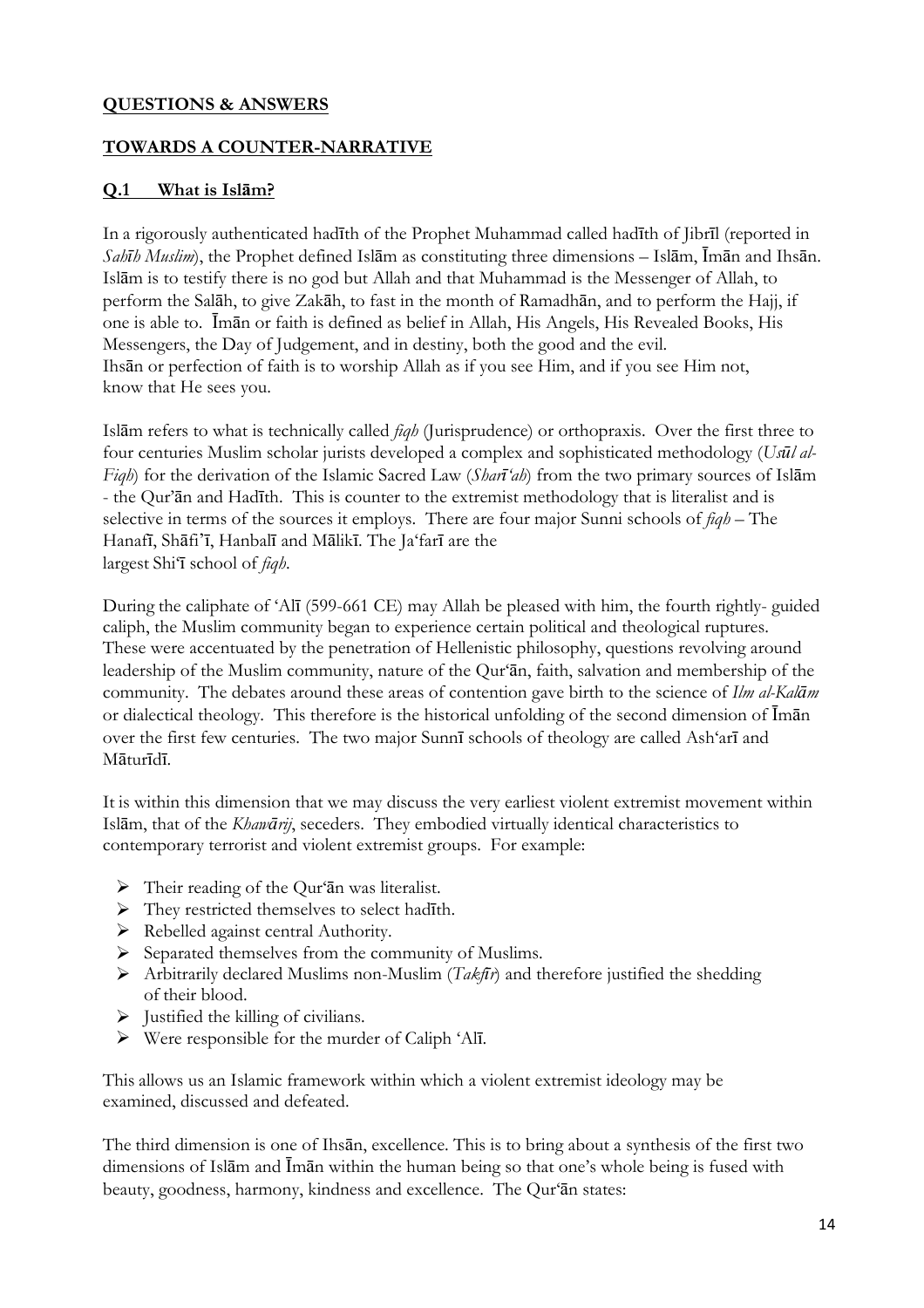#### "Do what is beautiful. God loves those who do what is beautiful." [Q. 2:195]

#### "Pardon them and forgive; God loves those who do what is beautiful." [Q. 5:13]

#### "They shall have whatsoever they want with their Lord – that is the recompense of those who do what is beautiful."

#### [Q. 39:34]

The root with its various derivatives has been employed some 194 times in the Qur'ān. Just as the other two dimensions evolved historically into specialist fields of knowledge, the dimension of Ihsān is referred to by the term *Tasawwuf* or Sūfism. Its vocation and discipline is the perfection of character so that the human being may truly realize his or her role as the khalīfah (vicegerent) of God on earth. There are numerous schools (*turuq*) of Sūfism with their particular vocabulary, practices and theosophical outlooks. Some of the major schools are the Naqshbandīyah, Qādirīyah, Chishtīyah and Shādhilīyah.

So in sum, this educational model challenges violent extremist ideology through:

- $\triangleright$  Exposing young people to the mainstream understanding of the Islamic tradition, its inherent diversity, intellectual breadth and depth, thereby providing an alternative to a violent extremist ideology in its totality.
- $\triangleright$  The diversity in religious praxis and the richness of Isl $\bar{a}$ m different ways of being authentically Muslim.
- Ø Through the introduction of Sūfism young people are exposed to the ethical and spiritual dimension of the tradition that seeks to cultivate excellence, is liberal, and able to adapt itself to an indigenous culture.
- Ø Empowers young people to express themselves through Music, literature and Art thereby leading to the development of a distinctively British Islām.

#### **Q.2 What is Jihād?**

This is by far one of the most misunderstood terms and the most abused in contemporary parlance. The word 'Jihād' is derived from the root JaHaDa and means to toil, exert with utmost effort, be diligent, meditate upon a thing, to strive and to struggle against difficulties. Rāzi, one of the leading commentators on the Qur'ān, argues 'that there is nothing in the word to indicate that this striving is to be effected by the sword ['Abdul Mannān Omar, *The*

*Dictionary of the Holy Qur'ān,* p. 106].' A tradition of the Prophet sheds further light on the multiple meanings of Jihād:

Imam al-Bayhaqī relates on the authority of Jābir, that when the Prophet - upon him be blessings and peace - came back from one of his expeditions he said: "You have come with the best coming! You have come from the lesser jihad to the greater jihad. They asked: "What is the greater jihad? He said: "The servant's struggle against his ego." [Al-Bayhaqi, *al-Zuhd al-Kabīr*].

From this we may deduce that broadly speaking there are two forms of Jihād, firstly, the most superior is 'the greater Jihād', that which is to struggle against one's self, to overcome destructive lusts, appetites as embodied in the *al-nafs al-ammara bil-su'* (Q. 12:53), 'the soul enjoining evil' to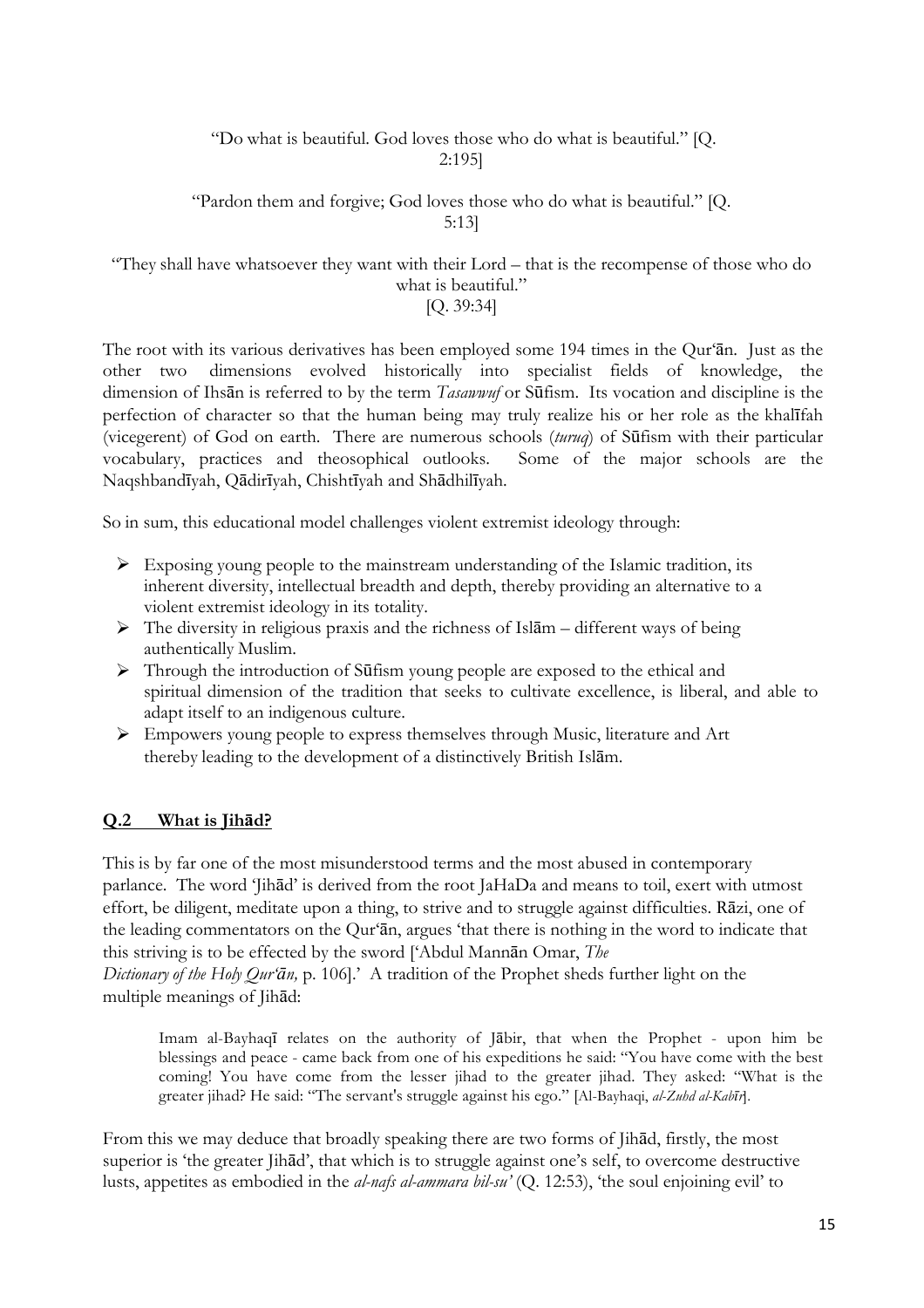discipline it, reform it, so that it may become *al-nafs al-lawwama* (Q. 91:7-8), 'the upbraiding soul' and finally to achieve inner peace, *al-nafs al-Mutma'inna* [Q. 89:27], 'the soul at peace and tranquillity.' The Qur'ān warns Muslims to shield and protect themselves from being wholly possessed and dominated by animal passions [Q. 25:43] as this leads to utter destruction. This in fact is the domain of the Ihsānic dimension, the Sūfīs, who are the 'doctors of the soul', developed a whole science relating to the 'greater Jihād'. Secondly, the lesser Jihād is that which relates to the conduct of war.

#### **The Greater Jihād**

The Qur'ān states:

Those who exert themselves [Jāhada] do so for their own benefit - God does not need His creatures – We shall certainly blot out the misdeeds of those who believe and do good deeds, and We shall reward them according to the best of their actions.

[Q. 29:6-7]

#### But We shall be sure to guide to Our ways those who strive hard [Jāhadu] for Our cause: God is with those who do good. [Q. 29:69]

#### And struggle [Jāhidhum] against them with it [the Qur'ān]. [Q. 25:52]

All of the above Qur'ānic verses were revealed in Makkah at the time when Muslims were under intense persecution, torture and some were killed. Despite such suffering, there was no command to respond to violence with violence but on the contrary God exhorts Muslims to patient struggle, of goodness towards others, and tolerance. In the words of one of the experts on the *Asbāb alnuzūl*, occasions of the revelation of the Qur'ān, 'Alī ibn Ahmad al-Wāhidī (d. 468/1075) states:

The idolaters from among the people of Makkah were in the habit of harming the Companions of the Messenger of Allah, Allah bless him and give him peace. These Companions used to come always either beaten or with their skulls bashed in. They complained to the Messenger of Allah, Allah bless him and give him peace, about this situation and he persistently told them: 'Be steadfast, for I have not been commanded to fight'. [Al-Wāhidī, *Asbāb al-Nuzūl*, Commentary on Qur'ān 22:39, http://www.altafsir.com/Tafasir.asp?tMadhNo=1&tTafsirNo=86&tSoraNo=22&tAyahNo=39&tDisplay=y es&UserProfile=0&LanguageId=2 accessed 7th April 2013].

The verses relating to warfare were revealed much later at the time of the *hijrah*, migration to Madīnah. To elucidate the concept of the greater Jihād further, the Prophet, upon him be peace and blessings, has said:

> "The mujāhid is he who makes Jihād against his nafs (ego) for the sake of obeying God." [*Sunan al-Tirmidhī, Musnad Ibn Hanbal, Sunan al-Tabarānī*]

> > "The most excellent Jihād is the Hajj." [*Sahīh al-Bukhārī*]

"A man asked: "Should I join the Jihād?" The Prophet replied, upon him be peace, "Do you have parents?" The man said yes. The Prophet said: "Then perform Jihād by serving them!" (*Sahīh al-Bukhārī*)

"What kind of Jihād is better?" The Prophet replied, upon him be peace: "A word of truth spoken in front of an oppressive ruler." (*Sunan al-Nasā'ī*)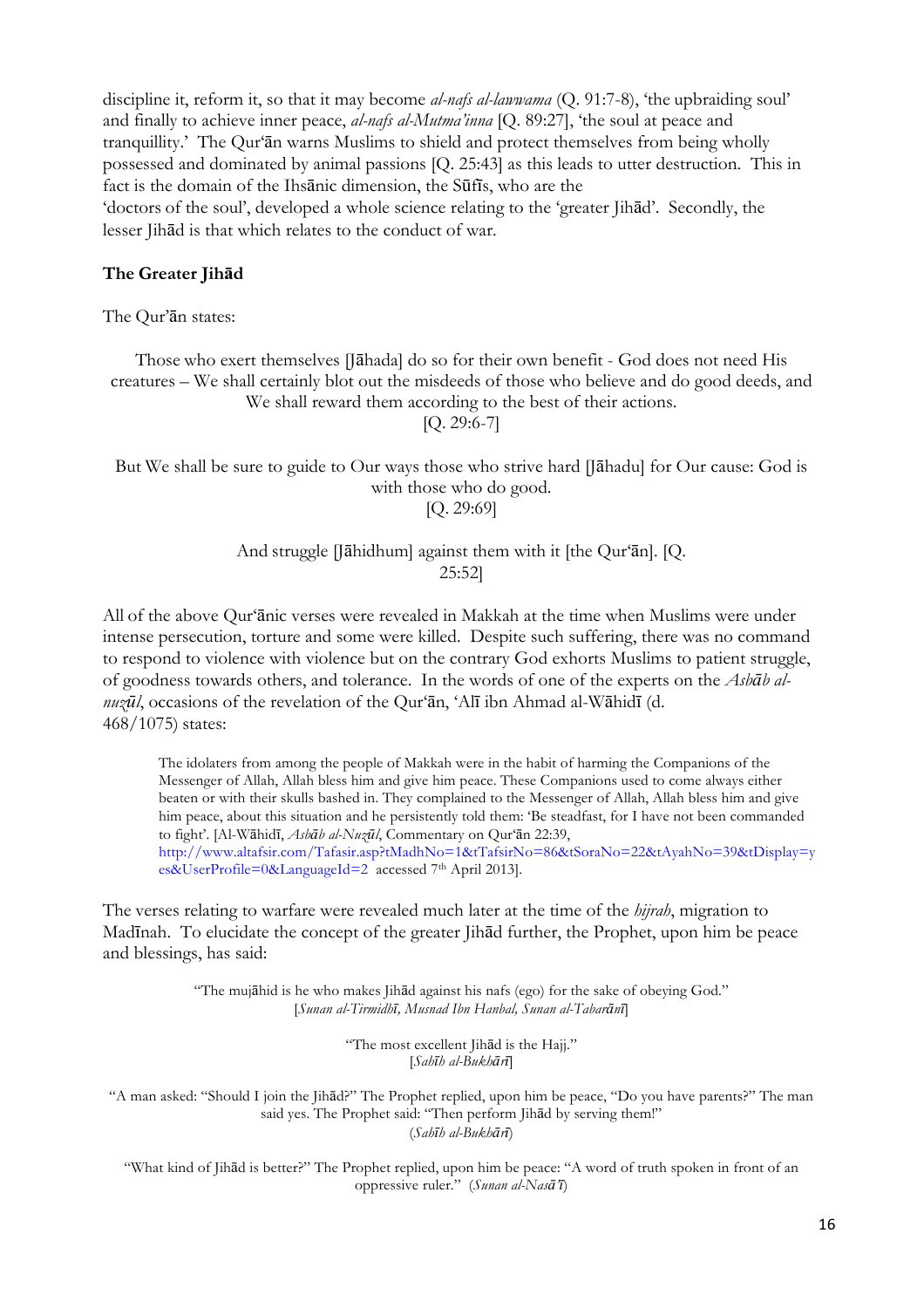"The strong one is not the one who overcomes people; the strong one is he who overcomes his nafs [ego]." (*Sunan al-Tirmidhī, Musnad Ibn Hanbal, Sunan al-Tabarānī*)

So the greater Jihād is:

- $\triangleright$  To cultivate virtue, such as prayer, sincerity, humility, forgiveness, love, generosity, patience, honesty, loyalty, moderation, self-restraint, discipline, courage, justice, tolerance, wisdom, good speech, gratitude, contentment, etc.
- Ø To struggle against one's selfish desires.
- $\triangleright$  To discipline and reform the soul from harmful characteristics, such as forgetfulness of God, anger, deceit, envy, pride, laziness, lust, greed.
- Ø Any struggle or effort in the way of God, such as to fast, perform Hajj, to rise at dawn for *salāh* (five daily prayers), to serve one's parents, community, society, generally to bring about positive change within and without.
- $\triangleright$  A whole discipline was developed by the 'Doctors of the Soul' the Suffis, to cultivate the inner life of the Muslims to achieve the summit of human endeavor – the gnosis of God.

#### **TIPS: The above traditions have been extremely useful when employed to draw on the multiple meanings of Jihād. It is essential that pupils are encouraged to reflect and ponder on the significance of these traditions, and their possible application in their lives, communities and society.**

#### **The Lesser Jihād**

This relates to the conduct of war. Despite the efforts of violent extremist ideologues, warfare in Islām is not a perpetual state but a means to be employed only as a last resort. Islām restricts war, promotes peace, prosperity, justice, freedom, mutual co-existence and co- operation between nations and peoples. As noted above, despite the suffering of Muslims in Makkah the Prophet sought to pursue every peaceful means to preach and propagate his message. Let us briefly outline the Muslim experience in Makkah over a thirteen year period that eventually culminated in the Divine permission to wage war:

- $\triangleright$  The Prophet propagated the message of Isl $\bar{a}$ m secretly for the first three years.
- $\triangleright$  Public proclamation of the message of Isl $\bar{a}$ m the polytheists responded with persecution, torture and killing of Muslims, especially those Muslim converts with little or no tribal protection.
- $\triangleright$  To alleviate the suffering of the Muslims, the Prophet instructed them to emigrate to Abyssinia, a Christian land. Whose King would provide them protection and freedom to practice their faith. This is an important incident as it demonstrates the Prophet's attitude towards other faiths and establishes the precedent that Muslims may seek refuge in a non-Islamic country as long as it allows them freedom of religion. The great irony is that Great Britain has a tradition of providing refuge to the persecuted and whereas many Muslims who took asylum in the late 1980's lived peacefully. A tiny minority sought to abuse that freedom through propagating a violent extremist ideology, thereby radicalizing many young Muslims. To the contrary, when the Muslims of the  $7<sup>th</sup>$  Century took refuge in Abyssinia, they would pray for the King against his enemies, Umm Salamah (c. 580-680 CE) states: "We prayed to God to help the Negus prevail over his rivals and confirm his rule in his country (*Musnad Ibn Hanbal*)." It is worth reflecting on this and the contemporary situation of Muslims in Europe. To pray and give thanks to God for Great Britain is to express gratitude to God, how often is it that we do this?
- Ø Boycott and banishment of the Prophet and his supporters by the polytheists to the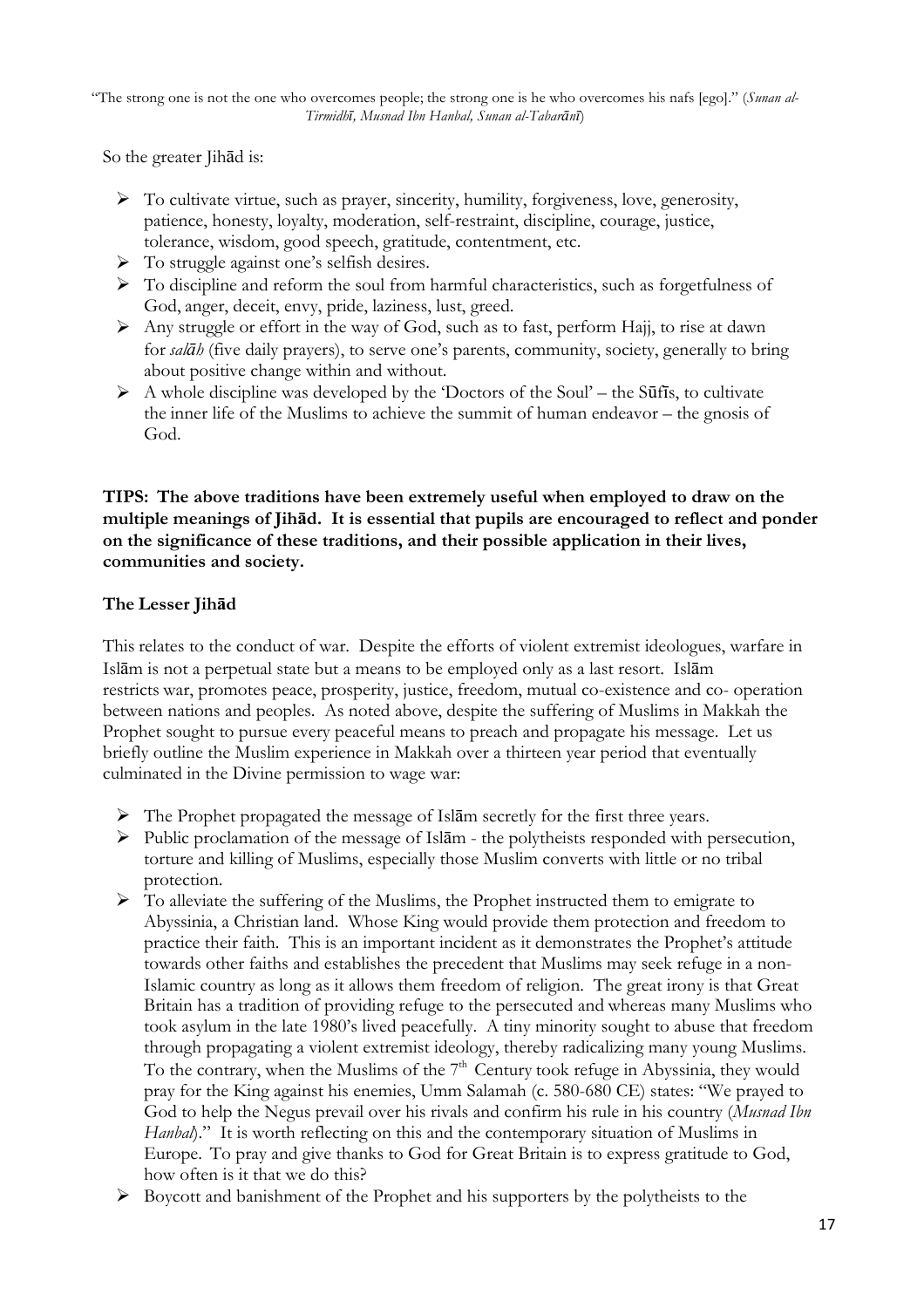arid valley of Shi'b. This led to starvation and great suffering of the Prophet and his supporters. It is primarily due to this that the Prophet's beloved wife Khadījah bint Khuwaylid (555-619 CE), his uncle and protector Abū Tālib (549-619 CE) died.

- Ø The Prophet sought a new place of security and freedom and therefore visited al-Tā'if, a city some seventy miles from Makkah. Al-Tā'if was not responsive, he was chased by a stone throwing mob, left injured and bleeding. The Prophet returned deeply disappointed. He could not enter Makkah because he no longer enjoyed any tribal protection, so he sent a message to Mut'im ibn 'Adī, who agreed to provide him with protection. This again is evidence against the extremists who argue that Muslims cannot seek support or help from non-Muslims, if that were the case, why would the Prophet do so on numerous occasions?
- $\triangleright$  Chiefs of various clans of Ouraysh plotted to kill the Prophet. They agreed to nominate a man from each clan, so that the responsibility for the killing would be shared and with the Prophet's clan not being strong enough to retaliate, they would pay compensation and thereby also achieve their goal of eradicating the Prophet.

The above demonstrates clearly that the Prophet sought to employ every peaceful means for the propagation of his divine mission. However, as a final resort the Prophet was forced to leave Makkah to save his life and the community from perishing. The first verses giving permission to fight were revealed shortly after:

Permission is given to those who fight because they have been wronged, and God is indeed able to give them victory; those who have been driven from their homes unjustly only because they said, "Our Lord is God" – for had it not been for God's repelling some men by means of others, monasteries, churches, synagogues and mosques, in which the name of God is much mentioned, would certainly have been destroyed. [Q. 22:39-41]

These verses in combination with those cited below provide the proper Islamic perspective on war and its conduct:

Ø To preserve and protect individual liberties such as right to freedom of religion, life, intellect, family, property, note also the mention of religious places of worship other than Mosques in the 'permission' verses above. It is pertinent to add here what 'Umar (581-644 CE), the second of the rightly guided Caliphs agreed with the inhabitants of Jerusalem in 15 A.H. / 636 C.E:

This is the assurance of safety *(aman)* which the servant of God 'Umar, the Commander of the Faithful, has granted to the people of Jerusalem. He has given them an assurance of safety for themselves, for their property, their churches, their crosses, the sick and the healthy of the city, and for all the rituals that belong to their religion. Their churches will not be inhabited [by Muslims] and will not be destroyed. Neither they, nor the land on which they stand, nor their crosses, nor their property will be damaged. They will not be forcibly converted…. The people of Jerusalem must pay the poll tax like the people of [other] cities, and they must expel the Byzantines and the robbers….[Joseph E. B. Lumbard, *Islam, Fundamentalism, and the Betrayal of Tradition,* p. 18].

 $\triangleright$  In self defense, the Qur'an further states:

Fight in the way of God against those who fight against you, but begin not hostilities. Lo! Allah loveth not aggressors. [Q. 2:190].

In commentary, Ibn 'Abbās (d. 687 CE), states: "(Fight in the way of God) in obedience of God whether in the Sacred Precinct or in other places (against those who fight against you) **against those who**

**initiate fighting against you**, (but begin not hostilities. Lo! God loveth not aggressors) **He does not love those who initiate fighting whether in the Sacred Precinct or in other locations. [***Tanwīr al- Miqbās min Tafsīr Ibn 'Abbās*, commentary on the Qur'ānic verse 2:190,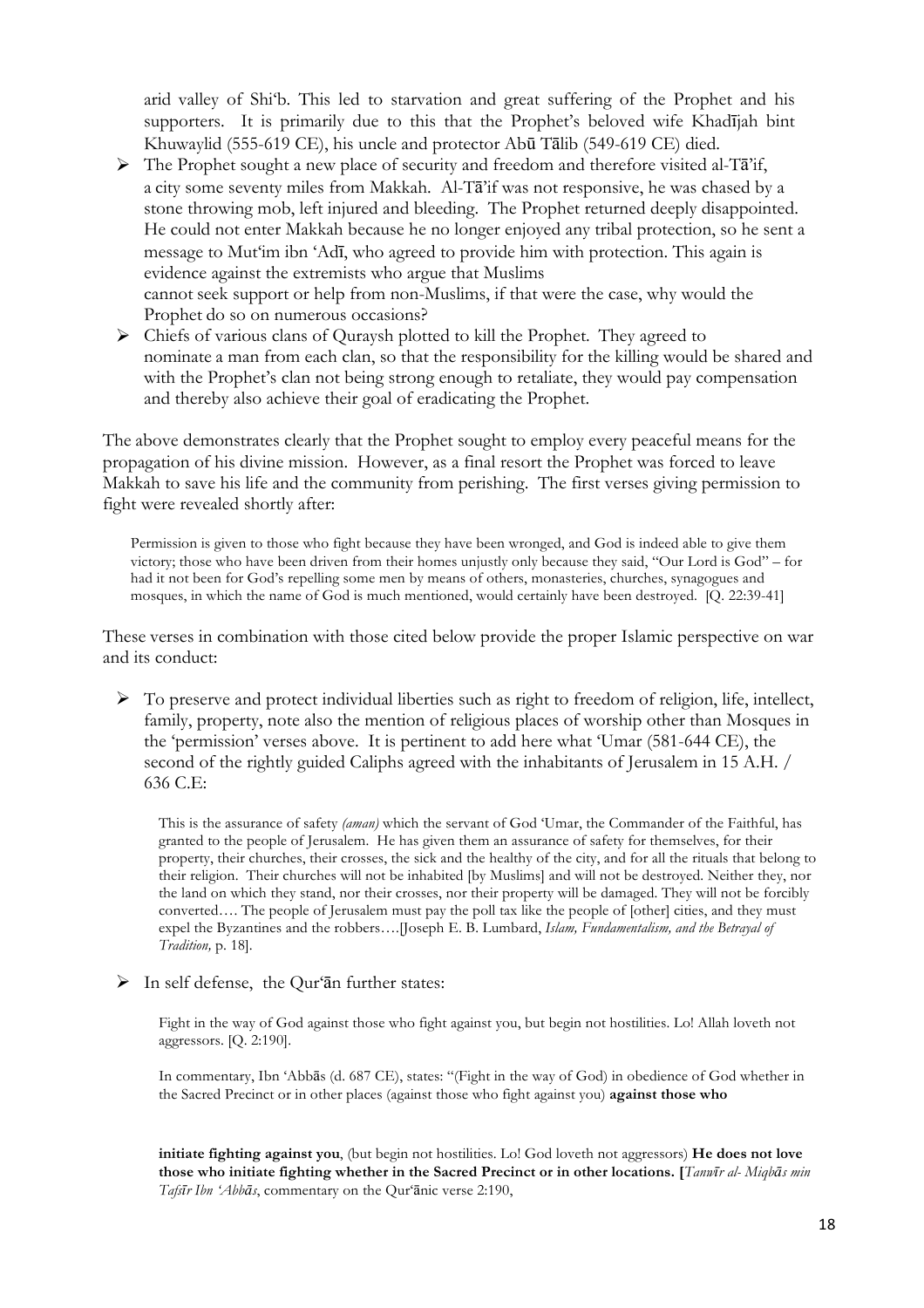http://www.altafsir.com/Tafasir.asp?tMadhNo=2&tTafsirNo=73&tSoraNo=2&tAyahNo=190&tDisplay=y es&UserProfile=0&LanguageId=2, accessed 8th April 2013].

Ibn Taymiyyah (1263-1328) CE) states, "Islamic warfare is always defensive, because the basis of relationships with the non-Muslims is peaceful co-existence *(musālamah)*; if one reflects deeply on the causes of the Prophet's military expeditions, one will find that all of them were of this type. [Hamza Yusuf, *The Creed of Imam al-Tahāwī,* p.92]. "

It is interesting to note here that article 51 of the United Nations Charter also allows nations the right to collective self defence if attacked:

Nothing in the present Charter shall impair the inherent right of individual or collective self-defence if an armed attack occurs against a Member of the United Nations, until the Security Council has taken measures necessary to maintain international peace and security. Measures taken by Members in the exercise of this right of self-defence shall be immediately reported to the Security Council and shall not in any way affect the authority and responsibility of the Security Council under the present Charter to take at any time such action as it deems necessary in order to maintain or restore international peace and security. [http://www.un.org/en/documents/charter/chapter7.shtml, accessed 8th April 2013].

As signatories to the charter many Muslim nations have and do participate in peace keeping missions and also to enforce international peace and security through the aegis of the United Nations. Would offensive war be permissible in certain circumstances? For example, to alleviate persecution and suffering from an oppressive ruler? Some scholars have argued that if *all other means* have been exhausted, than it maybe permissible to fight to confront injustice and liberate human beings from oppression, they cite the following Qur'ānic verse in support:

And why should ye not fight in the cause of God and of those who, being weak, are ill-treated (and oppressed)?- Men, women, and children, whose cry is: "Our Lord! Rescue us from this town, whose people are oppressors; and raise for us from thee one who will protect; and raise for us from thee one who will help!" [Q. 4:75].

- $\triangleright$  Qur'an restricts war. The Qur'anic verse 2:190 actually establishes limits in the conduct of war; these are not to kill non-combatants, women, children, monks, rabbis and priests. Also not to destroy crops, trees or kill animals (except for food). In seventh century Arabia, fighting took place with swords and arrows, whereas contemporary warfare employs devastating weaponry that does not discriminate between combatants and non-combatants, so under these circumstances to sanction war under Islamic law could only be justified in the most extreme cases and only as a last resort.
- $\triangleright$  War is not to be waged as a tool for the forced conversion of others as the Qur'an states:

There is no compulsion in religion. [Q. 2:256].

 $\triangleright$  War is not a perpetual state, the Qur'an states:

And if they incline to peace, do so and put your trust in God. Even if they intend to deceive you, remember that God is sufficient for you. [Q. 8:61-2].

A central question in this area that is often neglected but needs to be explored deeply with young people is: Who should declare war? Should it be the local Imām, the local community leader, a Jihādī group, or a military commander? Who has the right under the

Sharī'ah to declare war? What are the consequences when individuals or groups begin to appropriate this authority? This is a critical discussion that must take place within the classroom context. In my submission – anarchy, confusion and the shedding of innocent blood is one of the consequences of a collective failure of Muslim leadership to educate the young about the importance of respecting authority. The decision to wage war ultimately and unequivocally lies with the government of the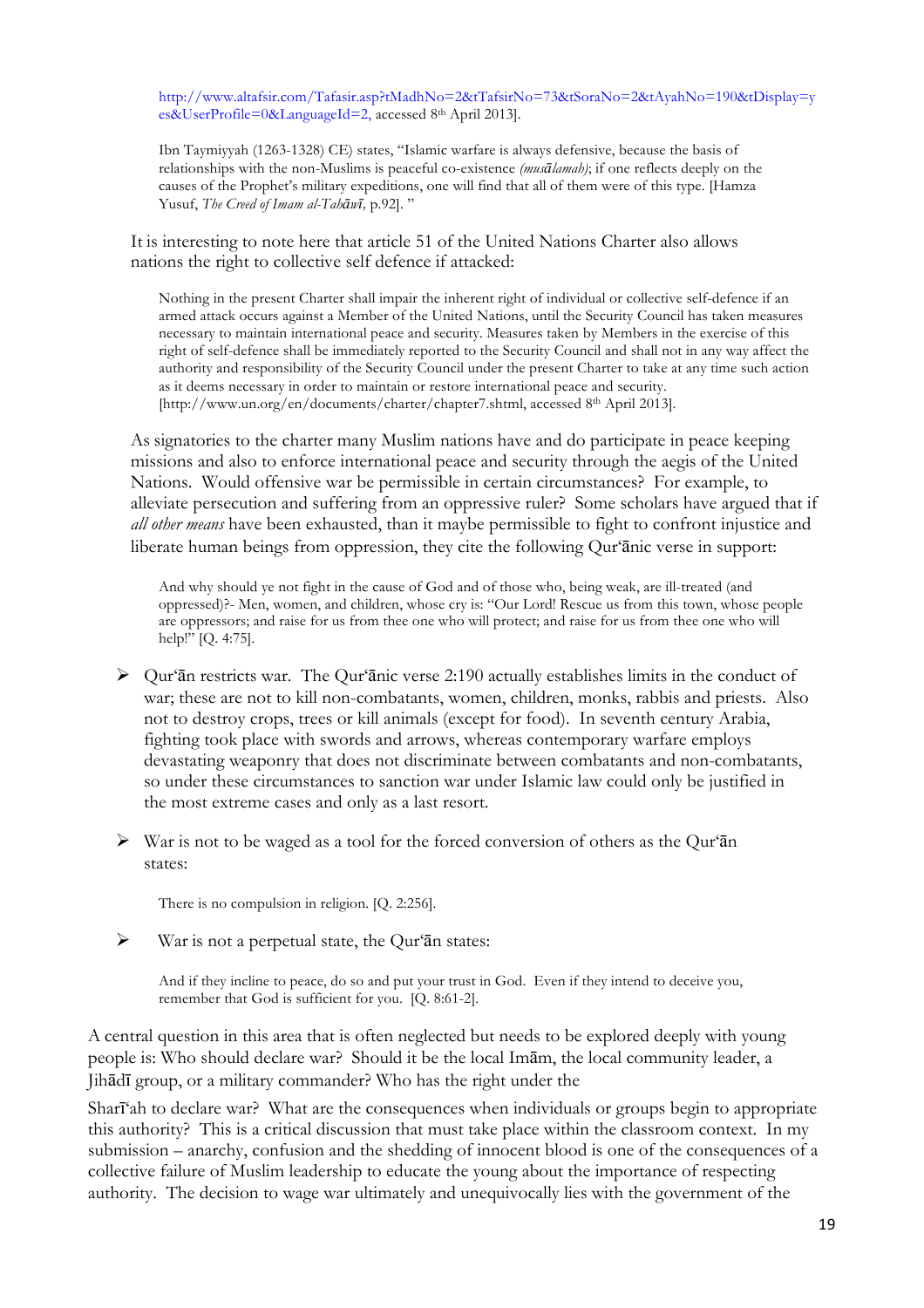day. Anything contrary would be an invitation to societal instability and a state of *fitna* (corruption, sedition)*.*

A significant document known internationally as the Amman Message that addresses these core questions was released on 9th November 2004 by H.M. King Abdullah II bin Al-Hussein in Amman, Jordan. His Majesty sent 3 key questions to the leading Islamic scholars of the world. These questions were:

- I. Who is a Muslim?
- II. Is it permissible to declare someone an apostate (takfir)?
- III. Who has the right to undertake issuing fatwas (legal rulings)?

In 2005 H.M. King Abdullah II convened a meeting of 200 leading Islamic scholars representing 50 countries to address these key questions. In Amman, the scholars unanimously issued a ruling on three fundamental issues (which became known as the 'Three Points of the *Amman Message'):*

- I. They specifically recognized the validity of all 8 *Mathhabs* (legal schools) of *Sunni, Shi'a* and *Ibadhi* Islam; of traditional Islamic Theology *(Ash'arism);* of Islamic Mysticism (Sufism), and of true *Salafi* thought, and came to a precise definition of who is a Muslim.
- II. Based upon this definition they forbade *takfir* (declarations of apostasy) between Muslims.
- III. Based upon the *Mathahib* they set forth the subjective and objective preconditions for the issuing *of fatwas,* thereby exposing ignorant and illegitimate edicts in the name of Islam.

This was ratified by the Organisation of the Islamic Countries (OIC) and a number of other Islamic scholarly assemblies. In total over 500 leading Islamic scholars from different parts of the world have endorsed this document, which means it becomes binding upon each and every Muslim because there is scholarly consensus upon it.

The Qur'ān clearly states:

O you who believe, obey God, and obey the Messenger and those in authority among you. [Q. 4:59]

All the classical books of law give the Imām (leader, ruler) the right to declare war. In contemporary parlance, with the emergence of nation states and the end of the Caliphate, that right belongs to the government of the day and no one else. Violent extremist groups that seek to topple governments through the use of violence are declared rebels *(al-baghy)* in Islamic law and the government has the right in Islamic law to confront and defeat them.

#### **Misinterpreted Verses**

Certain Qur'ānic verses are employed by violent extremists to justify wholesale killing of civilians in the west. I shall briefly discuss them below:

#### **And slay them wherever ye find them [Q. 2:191]**

This verse is often cited in extremist material and employed to justify wholesale killing of civilians, irrespective of whether they be combatants or non-combatants. It is important here to remind the reader that those individuals and groups who declare war on fellow citizens and the state are referred to as rebels (*al-baghy*) under the Islamic law, so the very legitimacy that they appeal to from the Qur'ān and hadīth does not in fact exist. The above verse 2:191 when placed within its context reads:

Fight in the way of God against those who fight against you, but begin not hostilities. Lo! God loveth not aggressors. **And slay them wherever ye find them**, and drive them out of the places whence they drove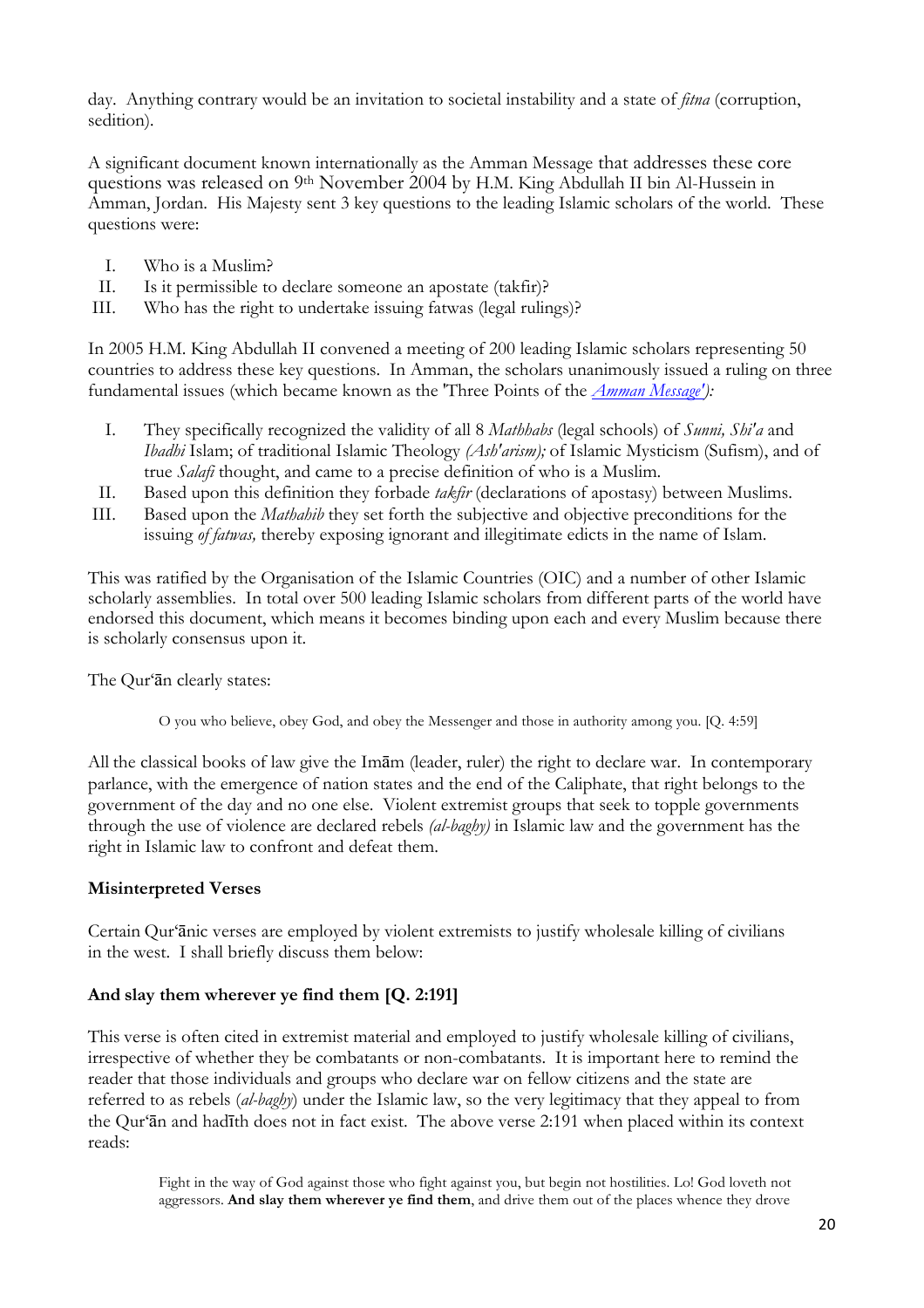you out, for persecution is worse than slaughter. And fight not with them at the Inviolable Place of Worship until they first attack you there, but if they attack you (there) then slay them. Such is the reward of disbelievers. [Q. 2:190-191].

From a cursory examination, once placed within the preceding and following verses we discover that the Qur'ān itself provides the context. In this instance the Qur'ān lays down:

 $\triangleright$  Rules relating to warfare, this verse specifically restricts the fighting to only combatants (see also section on 'What is Jihād?'). Ibn Kathīr (1301-1373 CE) states:

This Āyah means, 'Fight for the sake of Allah and do not be transgressors,' such as, by committing prohibitions. Al-Hasan al-Basrī stated that transgression (indicated by the  $\bar{A}$ yah), "includes mutilating the dead, theft (from the captured goods), killing women, children and old people who do not participate in warfare, killing priests and residents of houses of worship, burning down trees and killing animals without real benefit." This is also the opinion of Ibn 'Abbās, 'Umar bin 'Abdul-'Aziz, Muqātil bin Hayyān and others. [http://www.qtafsir.com/index.php?option=com\_content&task=view&id=234, accessed 8th April 2013].

- $\triangleright$  Muslims have the right to fight to drive out the polytheists from the place that they drove them out – that is Makkah and the Holy Sanctuary. Muslims were not sure whether they were permitted to fight within the holy sanctuary; this verse permits them to fight back in self defence and does not in any way allow for the killing of civilians as violent extremists interpret it.
- $\triangleright$  The context further restricts this to the Makkan polytheists, who had forced the Muslims out of Makkah. It therefore cannot be applied to Christians, Jews or others. When considered conterminous with the commentary of Ibn Kathīr, the misinterpretation is obvious, he states:

(And kill them wherever you find them, and turn them out from where they have turned you out.) meaning, 'Your energy should be spent on fighting them, just as their energy is spent on fighting you, and on expelling them from the areas from which they have expelled you, as a law of equality in punishment.' [http://www.qtafsir.com/index.php?option=com\_content&task=view&id=235, accessed 8th April 2013].

Think and reflect upon this! Do suicide bombs discriminate between combatants and noncombatants? Remember too that the primary objective of the Sharī'ah is the preservation of life and the murder of one human being is seen as tantamount to the killing of all humanity. Suicide bombing, taking of innocent life, can never be justified by the Qur'ān!

#### **When the [four] forbidden months are over, wherever you find the polytheists, kill them, seize them, besiege them, ambush them**. **[Q. 9:5].**

This is also one of the favourite verses of violent extremists (religious and far-right) both to justify either violence towards non-Muslims or for Islamophobes to show that Islam is a violent religion. Once again when we examine the verse within its context that is to read the preceding and following verses we discover that it provides an answer for its critics itself.

> A release by God and His Messenger from the treaty you [believers] made with the polytheists [is announced] – you [polytheists] may move freely about the land for four months, but you should bear in mind both that you will not escape God, and that God will disgrace those who ignore [Him]. On the Day of the Great Pilgrimage [there will be] a proclamation from God and His Messenger to all people: 'God and His Messenger are released from [treaty] obligations to the polytheists. It will be better for you [polytheists] if you repent; know that you cannot escape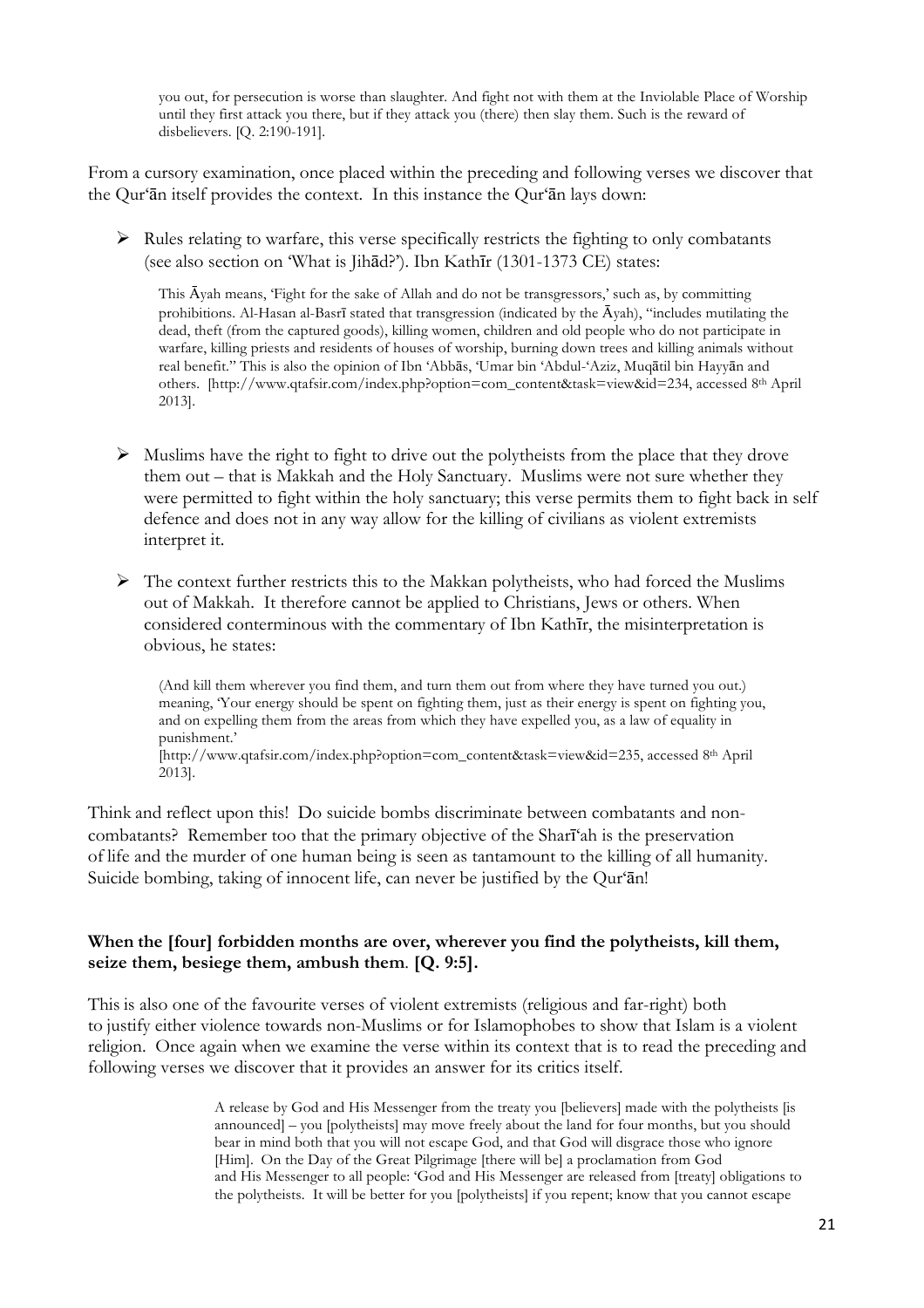God if you turn away.' [Prophet], warn those who ignore [God] that they will have a painful punishment. As for those who have honoured the treaty you made with them and who have not supported anyone against you: fulfil your agreement with them to the end of their term. God loves those who are mindful of Him. **When the [four] forbidden months are over, wherever you find the polytheists, kill them, seize them, besiege them, ambush them** – but if they turn [to God], maintain the prayer, and pay the prescribed alms, let them go on their way, for God is most forgiving and merciful. If any one of the polytheists should seek your protection [Prophet], grant it to him so that he may hear the word of God – then take him to a safe place – for they are people with no knowledge. What sort of treaty could these polytheists make with God and His Messenger? As for those with whom you made a treaty at the Sacred Mosque, so long as they remain true to you, be true to them; God loves those who are mindful of Him. [Q. 9:1-7].

- $\triangleright$  We note that the verse employed by violent extremists in fact appears much later and the preceding verses place it within its context of revelation. Through examining it within its context we comprehend its true meaning, whereas through isolating it from its context, it is clearly misinterpreted.
- $\triangleright$  It applies to the Makkan polytheists specifically and therefore is not a general command.
- $\triangleright$  The polytheists had breached the treaty of Hudaybiyah and these verses declared the severance of that treaty between the Muslims and the polytheists of Makkah.
- $\triangleright$  It gives the polytheists who have breached the treaty four months before the commencement of any hostilities.
- Ø However, the verse commands the Muslims to honour their treaties with those of the polytheists 'who have not supported anyone against you,' that is those who have honoured their agreements. So in fact it is not a declaration of war against all non-Muslims but restricted to those who had broken their treaty with them.
- $\triangleright$  The Prophet is to grant protection to those polytheists who seek his protection and also to transport them to a 'safe place.'
- Ø Qur'ānic verses 12 and 13 elucidate further the Makkan polytheists' failure to honour treaties, their persistence in aggression against the Muslims and that Muslims had no choice but to confront and defeat their aggression.
- Ø When we study the biography (*sīrah*) of the Prophet we discover that in reality the conquest of Makkah was achieved without a battle.

#### **Q.3 What does Islām say about suicide bombings/self sacrifice killing civilians?**

Islām is the religion of equilibrium and deplores extremism. The Prophet on one occasion repeated three times "*Halaka al-mutanatti'ūn* - Extremists shall most certainly perish (*Sahīh Muslim*)." At another point the Prophet said:

The religion is easy and whosoever will deal with religion harshly, it will defeat him. So be straight, follow the middle course, give good news and make use of the morning, the evening or part of the night (in prayer and remembering Allah).

[*Sahīh al-Bukhārī*]

Avoid extremism, for people have been led to destruction because of extremism. [*Musnad Ibn Hanbal*]

One of the great tragedies of our times is the usurpation of religion by extremists and this is why the Prophet had warned Muslims about those who were extreme in religion.

As for the phenomena of suicide bombings this has no precedent in mainstream Islām. Life is sacred. The Qur'ān informs us the taking of a single innocent life is as it were to take the life of the whole of humanity [Q. 5:32]. Suicide is harām as the Qur'ān states: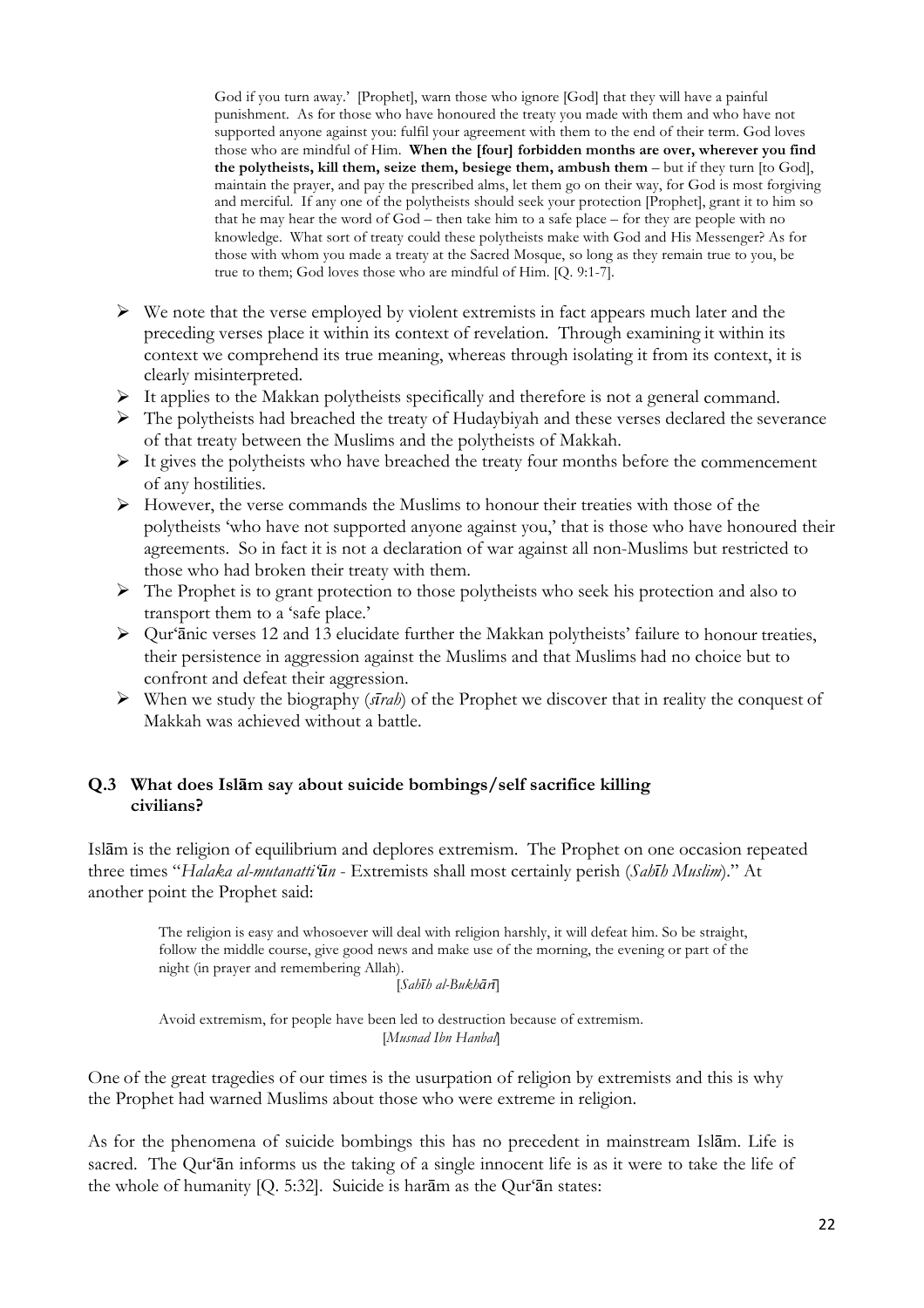And spend [freely] in God's cause, and **let not your own hands throw you into destruction**; and persevere in doing good: behold, God loves the doers of good. [Q. 2:195].

The Prophet states:

Whoever commits suicide with a piece of iron will be punished with the same piece of iron in Hell. Whoever commits suicide by throttling shall keep on throttling himself in Hell [forever], and whoever commits suicide by stabbing shall keep on stabbing himself in Hell [forever]. [*Sahīh al-Bukhārī*]

It is unlawful to inflict harm upon yourself and others. [*Al-Mustadrak of al-Hākim*]

Suicide therefore is a grave sin in Islām. As for the killing of civilians it is considered murder as any declaration of war is the right of the relevant authority and not the prerogative of individuals or groups. Both suicide bombing and killing of civilians is a grave crime against the Sharī'ah.

Furthermore, God created Ādam, breathed into him of His spirit [Q. 38:71] and honoured him and his progeny [Q. 17:70]. The human being is the vicegerent of God [*khalīfah*] on earth and the best of all creation [*ashraf al-makhlūqāt*]. The sanctity of the human body is the same irrespective of whether dead or alive. The Prophet has said, 'Breaking a bone of the dead person is like breaking one while he is alive [*Musnad Ibn Hanbal, Sunan Ibn Mājah, Sunan Abū Dā'ūd*].' A juristic maxim states, 'The dignity of a deceased person is the same as if he or she were alive.' This being the case, how can the destruction of the body through detonating explosives be ever justified?

Following the battle of Uhud, the Makkan polytheists had grievously mutilated the bodies of many of the Muslims who had fallen in battle. When the Prophet saw the body of his uncle Hamzah (d. 625 CE) gravely mutilated, he was deeply angered. However, the Prophet instructed his companions not to reciprocate this act but instead informed them, "When one of you striketh a blow, let him avoid striking the face… for God created Adam in His image." [Martin Lings, *Muhammad*: *his life based on the earliest sources,* p.191].

Think, reflect and ponder on these traditions. In the light of the above, the human body is a trust [*am* $\bar{a}$  *nah*] from God, it is honoured and of immense inherent dignity, to destroy it is a grave sin [*kabā'ir*] in Islām and it is graver if civilians – men, women and children are killed.

#### **Q.4 Is it legitimate for British Muslims to go and fight against British forces in Afghanistan and Iraq?**

It is not permissible for British Muslims to fight against British forces anywhere in the world. The Muslim Scholars have deduced from the Qur'ān and the hadīth five higher objectives (*maqāsid al-Sharī'ah*) of the Sharī'ah, these are:

- Ø Preservation of Religion
- $\triangleright$  Preservation of Life
- $\triangleright$  Preservation of Intellect
- $\triangleright$  Preservation of the Family
- Preservation of Property

As British citizens we enjoy all these freedoms in Great Britain. As a matter of fact we have greater degree of freedom to practice and participate in the life of this country than many other places in the world. These rights bring with them certain reciprocal duties that we owe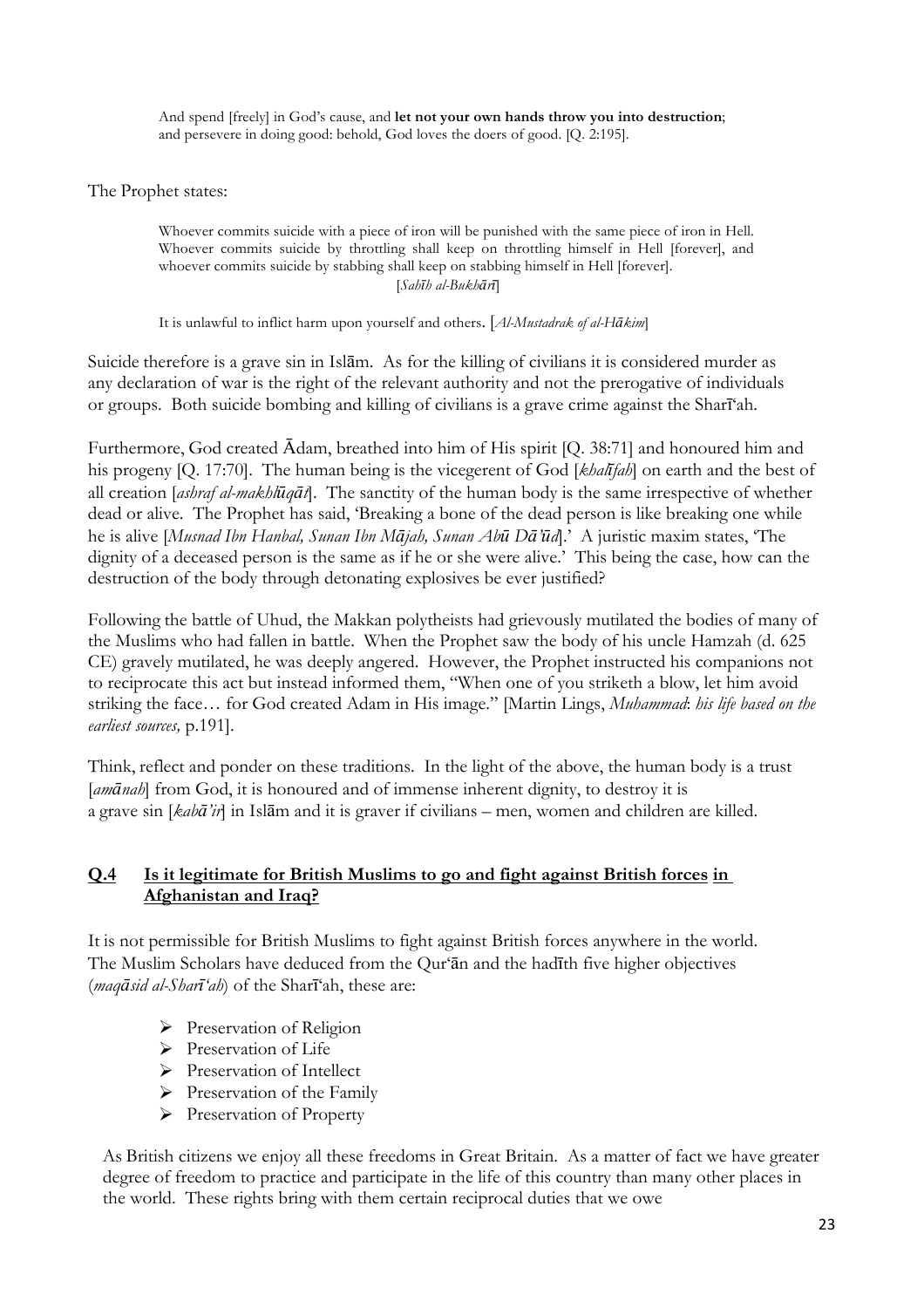towards our country, just like non-Muslim residents in Islamic countries. Now the oath or affirmation (if one does not wish to swear by God) and pledge to qualify for British citizenship is as follows:

#### **Oath of allegiance**

I (name) swear by Almighty God that on becoming a British citizen, I will be faithful and bear true allegiance to Her Majesty Queen Elizabeth the Second, her Heirs and Successors, according to law.

#### **Affirmation of allegiance**

I (name) do solemnly, sincerely and truly declare and affirm that on becoming a British citizen, I will be faithful and bear true allegiance to Her Majesty Queen Elizabeth the Second, her Heirs and Successors, according to law.

#### **Pledge**

I will give my loyalty to the United Kingdom and respect its rights and freedoms. I will uphold its democratic values. I will observe its laws faithfully and fulfil my duties and obligations as a British citizen.

[http://www.bia.homeoffice.gov.uk/britishcitizenship/applying/ceremony/, accessed 8th April 2013].

This clearly establishes a covenant between the Citizen and the State. As for those of us, who were born and bred in this country, our citizenship is automatic through one or both of our parents or through the exploration of the very nature of the concept of 'citizenship' we discover that it is a relationship based upon 'rights and responsibilities.'

An examination just on rational grounds would show that we all enjoy access to free healthcare, education, social security benefits, rule of law and of course a democratic system for political participation. For society to flourish it is necessary that these rights be contiguous with duties of the citizen towards the state, mutual cooperation between persons and respect for the rule of law, Imām al-Ghazālī (1058-1111 CE) states:

Man needs to live in society to be able to perform his voluntary actions and profitable transactions. He needs the cooperation of others in order to make his own living. He needs that cooperation in mutual defence to protect himself, his family and his property… The mutual defence and cooperation must be for a just cause and a comprehensive law. [Grand Mufti of Bosnia-Hercegovina, Dr. Mustafa Ceric, *Toward a Muslim Social Contract in Europe,* p.7].

In commentary Dr. Ceric adds, "Hence Islām is more than religion: it is law and morals. By law we mean the blueprint of a social order which denies to its members the use of private force for attaining redress and wrong, and by morals we mean man's knowledge and will to accept principles of right and wrong in behaviour." The atrocities of 7/7 and 21/7 are a demonstration of the consequences of the failure of citizens to reciprocate duties incumbent upon them and a failure to abide by the rule of law. For Muslims it is a religious duty, sanctioned by the Sharī'ah that they abide by their promises, agreements and covenants:

O You who have attained to faith! Be true to your covenants! [Q. 5:1]

Ibn 'Abbās, states with further explanation of the above verse: "fulfil the pledges that are between you and Allah or between you and other people."

[http://www.altafsir.com/Tafasir.asp?tMadhNo=2&tTafsirNo=73&tSoraNo=5&tAyahNo=1&tDisplay=yes &UserProfile=0&LanguageId=2, accessed 8th April 2013].

And be true to your bond with God whenever you bind yourselves by a pledge, and do not break [your] oaths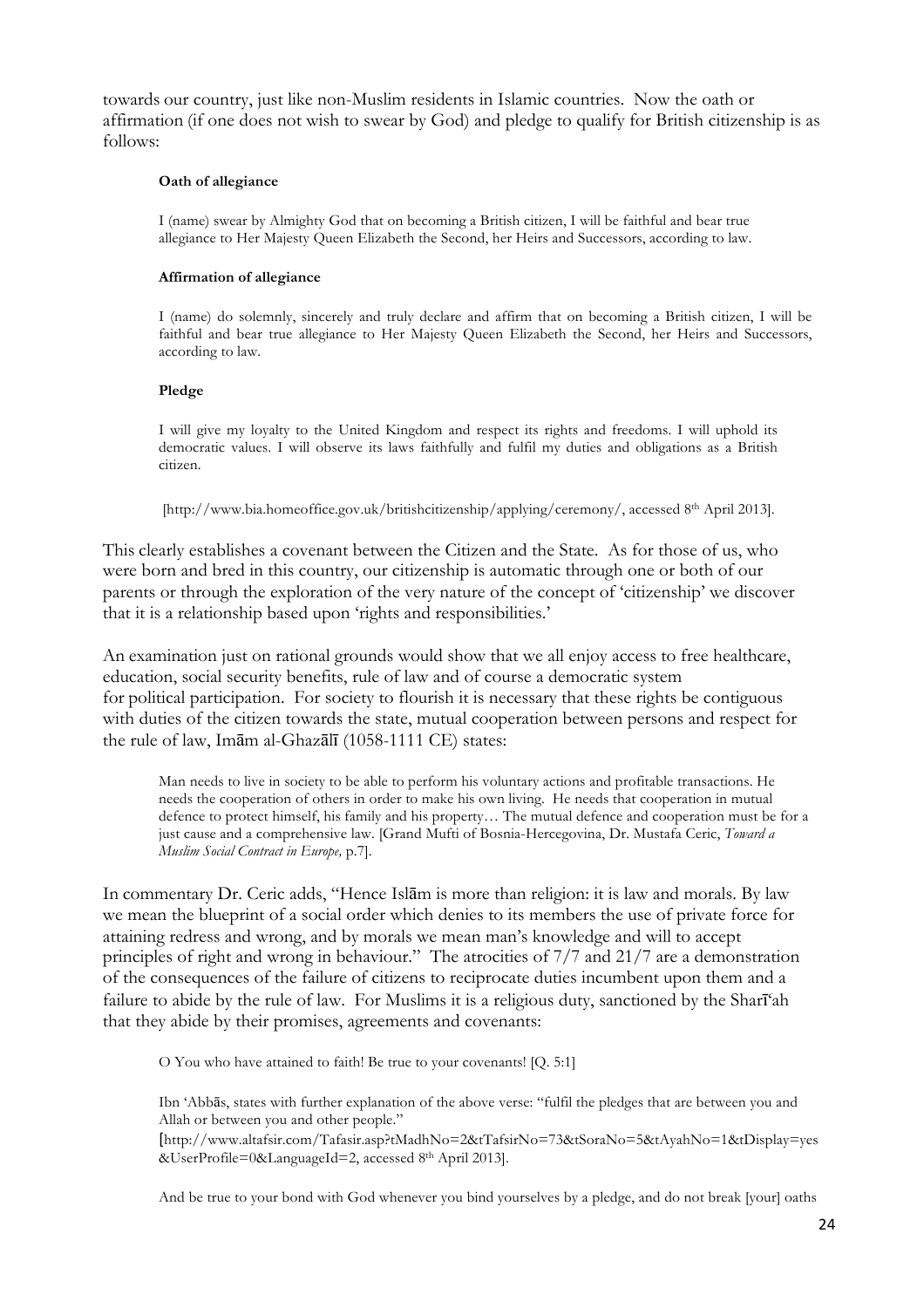after having [freely] confirmed them and having called upon God to be witness to your good faith: behold, God knows all that you do. [O. 16:91]

In his commentary on verse 16:91, Muhammad Asad states: "Regarding the expression "bond with God" ('ahd Allāh), … The clause "whenever you bind yourselves by a pledge" has a twofold meaning: in the first instance (as in 13:20) it refers to the spiritual, moral, and social obligations arising from one's faith in God; and, secondly, it applies to all pledges or promises given by one person to another – for, as Rāzī points out, every pledge given by man to man represents, in its essence, a pledge to God. It is to this second aspect of man's "bond with God" that the sequence refers."

[http://www.altafsir.com/ViewTranslations.asp?Display=yes&SoraNo=16&Ayah=91&toAyah=91&Langua ge=2&LanguageID=2&TranslationBook=7, accessed 8th April 2013].

But if they seek help from you against persecution, it is your duty to assist them, except against people with whom you have a treaty: God sees all that you do. [Q. 8:72].

This verse (Q. 8:72) demonstrates the importance of upholding agreements/contracts and informs Muslims that if there co-religionists are suffering persecution they must assist them. However, they are not to assist them if they have entered into an agreement with the non-Muslim authority but must instead seek peaceful means to bring about an end to persecution. It is a particularly pertinent verse in relation to Muslims living as a minority in non-Muslim countries and clarifies the extent to which they may assist others and vice versa.

There are also numerous examples from the life of the Prophet *(sīrah)* demonstrating the obligation to uphold promises, agreements and treaties. For example, in a treaty with the polytheists of Makkah at Hudaybiyah, one of the conditions stipulated by them was that Muslims in Madīnah must return Makkan converts who took refuge in Madīnah. As soon as the agreement was concluded:

…the clank of chains was heard and a youth staggered into the camp with his feet in fetters. It was Abū Jandal, one of the younger sons of Suhayl. His father had imprisoned him on account of his Islām, fearing that he would escape to Medīna. His elder brother 'Abd Allāh was among the pilgrims and was about to welcome him when Suhayl caught hold of the chain that was round his prisoner's neck and struck him violently in the face. Then he turned to the Prophet and said: "Our agreement was concluded before this man came to thee." "That is true," said the Prophet. "Return him then unto us," said Suhayl. "O Muslims," shouted Abū Jandal at the top of his voice, "am I to be returned unto the idolaters, for them to persecute me on account of my religion?" … "Be patient, Abū Jandal," said the Prophet. "God will surely give thee and those with thee relief and a way out. We have agreed on the terms of a truce with these people, and have given them our solemn pledge, even as they have done to us, and we will not now break our word." [Martin Lings, *Muhammad*, p.253].

Think, reflect and ponder on this. There are many lessons to draw from this alone – patience, respect for rule of law (even when we may disagree), firmly upholding pledges and covenants. This is an agreement with Makkan polytheists who had persecuted, tortured and forced the Muslims out of their homes. Has Great Britain forced us out? We have our own Mosques, schools, businesses, Muslims are in various professions, have equal rights with others, then why must we not be deeply attached to this soil and be loyal citizens? The extremists seek to sow hatred, animosity and proclaim a destructive narrative that has no place in a multi-faith, multi-cultural society.

#### **Does this mean we ignore injustices in the world or policies our government pursues that we disagree with?**

No, not at all! To the contrary it means we must engage, lobby, strive, express our views and be heard. We are not the only section of the society in disagreement with British foreign policy, many people throughout the world, from all faiths and backgrounds, had opposed the Iraq war.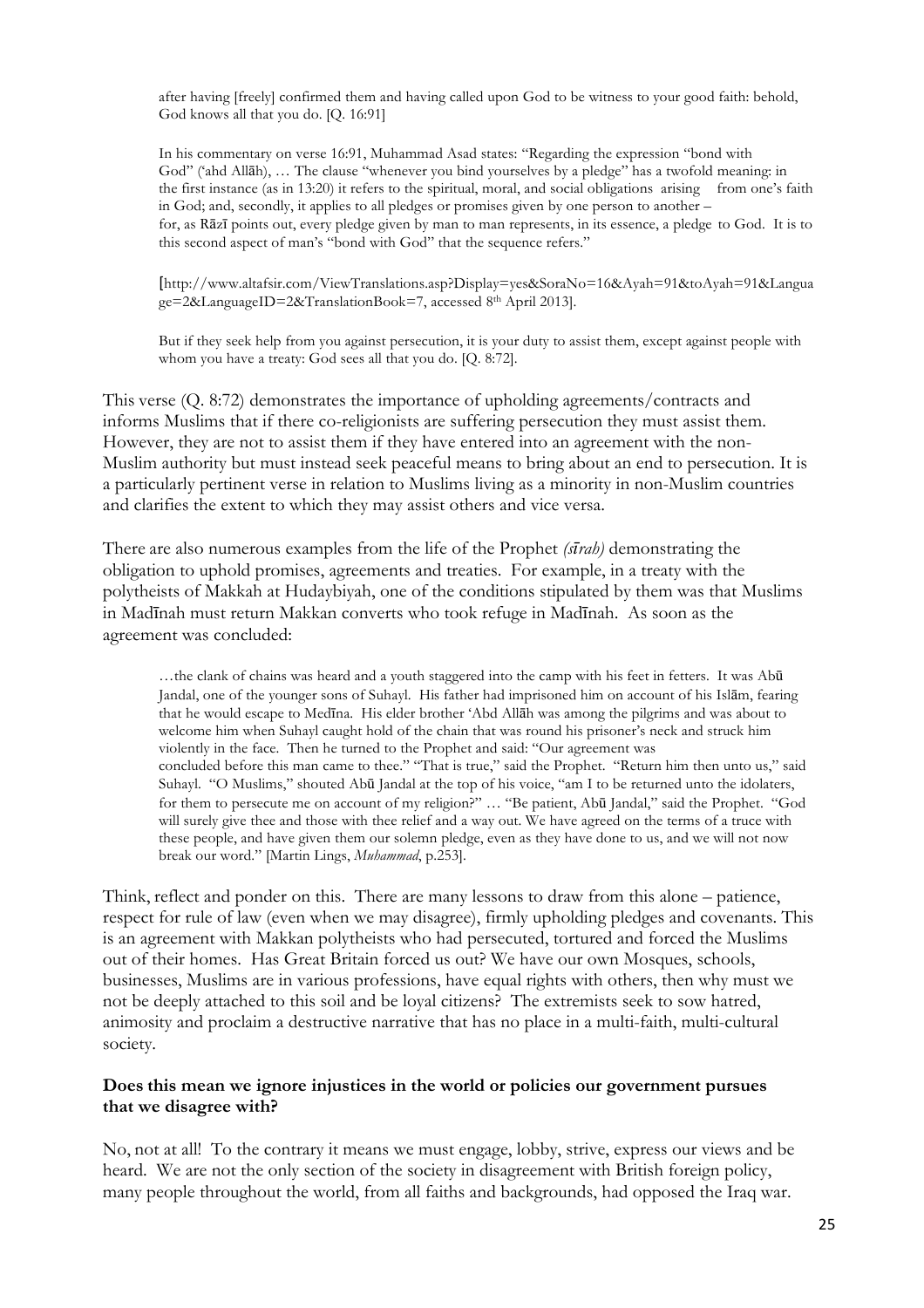Over 2,000,000 people protested - the vast majority non-Muslims. So when the extremists tell us that everyone is against us, this is blatantly not true! What the majority are against is the pursuit of political aims through violent means, especially the taking of innocent life. This is no different from the Sharī'ah commanding us to pursue peaceful means, that war is always the last resort (and only the prerogative of the government of the day). Did the Prophet not say 'Jihād is to speak a word of truth in front of a tyrant?' It is the Jihād of the pen or the tongue that we must pursue. We should fully and wholeheartedly participate in the life of this country and through *khidmat* (service/duty) seek the betterment of all our fellow British citizens.

#### **Q.5 How should we deal with people of other faiths or of none? I was told that Muslims cannot be friends with Christians and Jews?**

Violent extremists seek to interpret verses to justify their political ideology of isolation, division and hatred. For example I recently encountered a group leafleting the public and were using a verse arguing that Muslims cannot take Christians and Jews as friends. It is interesting to note that Islamophobes use the same verse to show Muslim intolerance:

O you who believe [in the message of Muhammad], do not take Jews and Christians as friends. They are friends to one another, and the one among you who turns to them is of them: Truly, God does not guide wrongdoing folk. [Q. 5:51].

Violent extremists also use this verse to declare those Muslims who maintain good cordial relations with non-Muslims as being outside the fold of Islām (*takfīr*). If they were not so selective in their readings they would note another verse at the beginning of the same chapter giving Muslim men permission to marry Christian and Jewish women [Q. 5:5]. Surely marriage embodies a level of relationship that is far deeper than friendship? On the surface there appears therefore to be textual conflict. However, this is not the case when we examine the verse in Arabic and its reasons for revelation.

The Qur'ān employs the term *'awliyā'* and in this instance it is mistakenly translated as 'friends'. It can also mean 'protectors, benefactors, helpers, allies, successors, heirs, guardians.' The context of the revelation would determine which of these terms were most appropriate to render the proper meaning. Imām al-Tabarī (838-923 CE), a leading classical commentator of the Qur'ān suggests that this verse was revealed during the early period of the Prophet's stay in Madīnah. At this stage the Muslims had only a force of some three hundred men, in contrast the polytheists of Makkah were some three to four times their number. So the forces gathered against the nascent Muslim community were substantial and in addition some of the Jewish tribes within Madīnah were actively supporting the polytheists of Makkah. It is within this struggle for the very survival of the Muslim community that certain Muslims sought to make alliances with Jewish and Christian tribes, so that when the Muslim community capitulated they would claim safety with those with whom they had entered into an alliance. Of course, if these alliances were permitted, one of the dire consequences would have been a collapse of Muslim unity, thereby weakening the defence against impending attack from the polytheists and the destruction of the community.

In addition Ibn 'Abbās suggests that the Muslims referred to in verse Q. 5:52 are 'Abdullāh Ibn Ubayy and his followers. These were the hypocrites [*munāfiqūn*], who were the 'enemy within' and were always seeking to plot against the Prophet, so the verse alerts the Muslims to their treacherous activities and their attempts at befriending those groups who sought the defeat of the Muslim community. Furthermore, when we examine verses that follow [Q. 5:51], we discover that the picture becomes much clearer. The Qur'ān states:

You who believe, do not take as allies those who ridicule your religion and make fun of it – whether people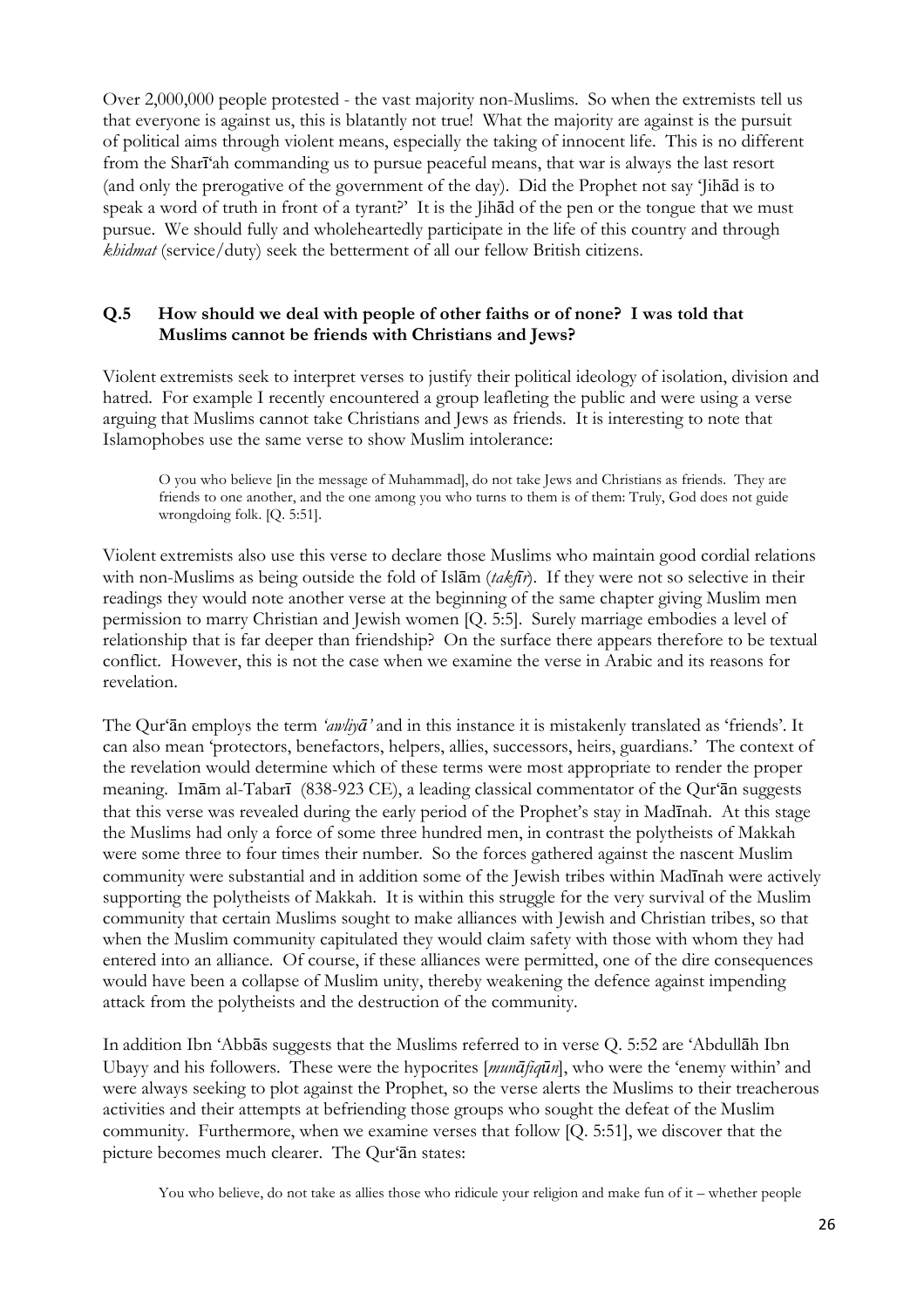who were given the Scripture before you, or disbelievers – and be mindful of God if you are true believers. When you make the call to prayer, they ridicule it and make fun of it: this is because they are people who do not reason. [Q. 5:57-58].

In the light of the above historical context the term 'friends' should in fact be translated as 'allies or protectors' to read:

O you who believe [in the message of Muhammad], do not take Jews and Christians as allies/protectors. They are allies/protectors to one another, and the one among you who turns to them is of them: Truly, God does not guide wrongdoing folk. [Q. 5:51].

The basis for interaction with people of all faiths or of none is the following verse:

God does not forbid you to deal kindly and justly with anyone who has not fought you for your faith or driven you out of your homes: God loves the just. But God forbids you to take as allies those who have fought against you for your faith, driven you out of your homes, and helped others drive you out: any of you who take them as allies will truly be wrongdoers. [Q. 60:8-9].

One of the consequences of the peace treaty of Hudaybiyah was greater exchange, dialogue and general interaction between the polytheists of Makkah and the Muslims of Madīnah. The above verses were revealed following an incident involving a polytheist woman from Makkah, Qutaylah. She visited her daughter Asmā' b. Abī Bakr bearing a number of gifts, Asmā' refused her mother entry to her house and also declined her gifts. This verse was revealed to encourage kindness and generosity towards those people who were not killing and persecuting Muslims. In commentary, al-Tabarī states:

The most credible view is that the verse refers to people of all kinds of creeds and religions who should be shown kindness and treated equitably. God referred to all those who do not fight the Muslims or drive them from their homes, without exception or qualification. [Taha Jabir al-Alwani, *Towards a Fiqh for Minorities,* p.26].

The term 'tabarrū' is often translated as 'dealing kindly.' To fully appreciate the meaning of this term we must examine its root 'Barra', by doing so we discover the depth of its meaning and the basis upon which the relationship between Muslims and non-Muslims should be based. It should be based upon:

- $\triangleright$  Being just to one another. At another point the Qur'an states, "Let not a people's enmity towards you incite you to act contrary to justice; be just, for it is closest to righteousness." [Q. 5:8]. It is an obligation on Muslims to act in justice to all around them.
- Ø Dealing benevolently with one another. A Christian delegation from Najrān visited the Prophet and when it was time for their prayer the Prophet allowed them to pray in the Mosque facing towards the east. [Martin Lings, *Muhammad,* p.326].
- $\triangleright$  Bestowing bountiful gifts.
- $\triangleright$  To keep an oath and not break promises to one another.
- Ø Behaving with utmost courtesy at all times. On one occasion a funeral was passing, the Prophet stood up out of respect, one of the companions said that the deceased was a Jew, the Prophet replied, 'was he not a human being?' Islamic scholars have drawn from this *hadīth* and numerous verses of the Qur'ān [cf. 17:70, 38:72] to argue that every human being has been honoured by God with dignity.
- Ø Being considerate.
- $\triangleright$  Goodness of the highest order when interacting with one another.

The following *ahadīth* also elucidate the Prophet's instructions to Muslims about the basis of interaction with fellow human beings:

"People are God's children and those dearest to God are the ones who treat His children kindly."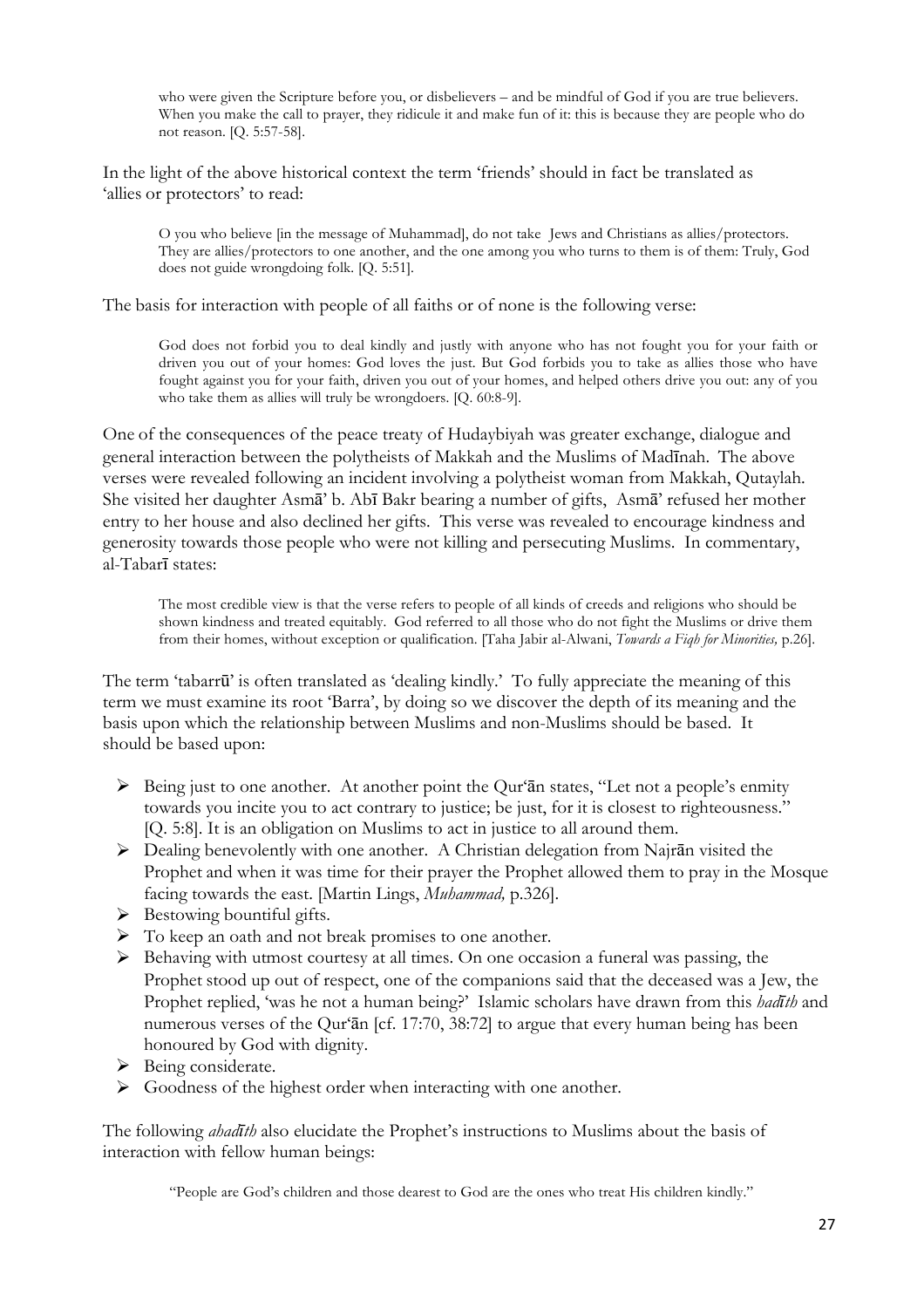#### [*Mishkāt al-Masābih*]

"God shows mercy to the merciful servants. Be merciful to the inhabitants of the earth and He who is in heaven will be merciful to you."

[*Sunan Abū Dā'ūd, Sunan al-Tirmidhī*]

"[Oh Prophet] you remind us so frequently concerning rahmah even though we actually think that we are compassionate towards one another." The Prophet replied, "But I mean rahmah to all." [Abū Zahrah, *al-Mujtama' al-Insānī,* p.58]

"The believer is not abusive, nor is he a slanderer, nor does he curse." [*Sunan al-Tirmidhī*]

I recall one of my tutors' from the Muslim college, Mawlānā Shāhid Razā quoting a maxim of the Sūfīs - "The *other* is my brother." By way of elucidation 'Ālī, the fourth of the rightly- guided caliphs has said, "The other is my brother either in faith or in humanity." This illustrates the Ihsānic vision (the third dimension of Islām) of how Muslims have interacted with others in the past and that desperately needs to be recaptured by Muslims in the 21<sup>st</sup> century.

There are numerous historical examples – from the life of the Prophet, to the emergence of an extraordinary civilisation in 8<sup>th</sup> century Baghdad to the flowering of a 'great shared civilization' – Islamic Spain. In the words of Claude Cahen:

All things considered, by comparison with other societies of the time, life does not seem to have been hard for the non-Muslim faiths. Those living on the frontiers who could have emigrated did not do so […] Christian culture lasted […] Jewish culture developed; the Muslim world was a cultural and economic paradise for Jews in the ninth, tenth and eleventh centuries. The situation was one not so much of independent cultures but rather of participation in a great shared civilization. […] In every day life there could be trades that predominated in one faith, people concentrated around their own places of worship, and so on: but there was never segregation, nor the equivalent of ghettos. [A. Bouhdiba, *The Different Aspects of Islamic Culture: The Individual and Society in Islam,* (Paris: UNESCO Publishing, 1998)].

One of the leading Interfaith initiatives between the Islamic and Christian world has been authored by HRH Prince Ghazi bin Muhammad. It is called 'A Common Word' initiative. [http://www.acommonword.com, accessed  $8<sup>th</sup>$  April 2013]. This provides an excellent treatment of the common ground between Christianity and Islam, both from the perspective of Islam but also contains responses from leading Christian authorities. In addition, there is also another significant document that relates to the common ground between Islam and Buddhism. [http://www.islambuddhism.com,

accessed 8<sup>th</sup> April 2013].

#### **Q. 6 Muslims are only allowed to get low paid jobs in the UK because of anti-Muslim prejudice?**

It is true that Islamophobia and institutional racism exist in our society. This however does not mean that everyone is racist or Islamophobic. There are many employers, small and large, local authorities and other corporate bodies who are fair in their recruitment. Muslims are therefore participating in and making a substantial contribution to British life. For example, we have Muslim:

- Ø Members of Parliament
- Ø Peers in the House of Lord
- $\triangleright$  Businessmen and women
- $\triangleright$  Solicitors, lawyers and barristers
- $\triangleright$  Local councillors, Magistrates, and Mayors
- Ø Teachers, chaplains in universities, hospitals and the British armed forces
- Ø Members in the Royal navy, RAF and the Armed forces
- Ø Surgeons, GPs, specialists